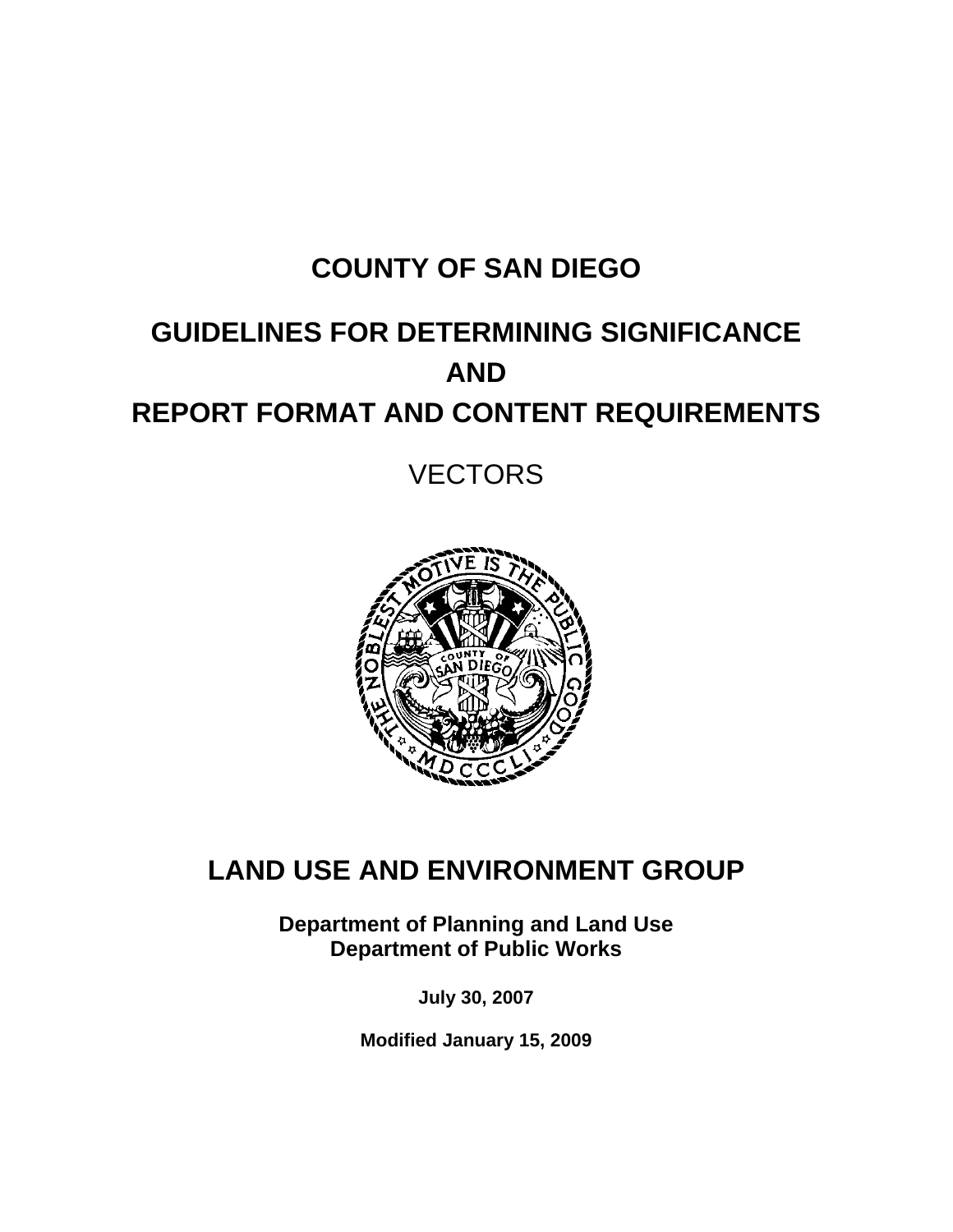#### **APPROVAL**

I hereby certify that these **Guidelines for Determining Significance and Report Format and Content Requirements for Vectors** are a part of the County of San Diego, Land Use and Environment Group's Guidelines for Determining Significance and Technical Report Format and Content Requirements and were considered by the Director of Planning and Land Use, in coordination with the Director of Public Works on the  $30<sup>th</sup>$  day of July, 2007.

**ERIC GIBSON** 

Interim Director of Planning and Land Use

irector of Public Works

I hereby certify that these **Guidelines for Determining Significance and Report Format and Content Requirements for Vectors** are a part of the County of San Diego, Land Use and Environment Group's Guidelines for Determining Significance and have hereby been approved by the Deputy Chief Administrative Officer (DCAO) of the Land Use and Environment Group on the 30<sup>th</sup> day of July, 2007. The Director of Planning and Land Use is authorized to approve revisions to these Guidelines for Determining Significance and Report Format and Content Requirements for Vectors except any revisions to the Guidelines for Determining Significance presented in Section 4.0 must be approved by the DCAO.

Approved, July 30, 2007

Crambre

CHANDRA WALLAR Deputy CAO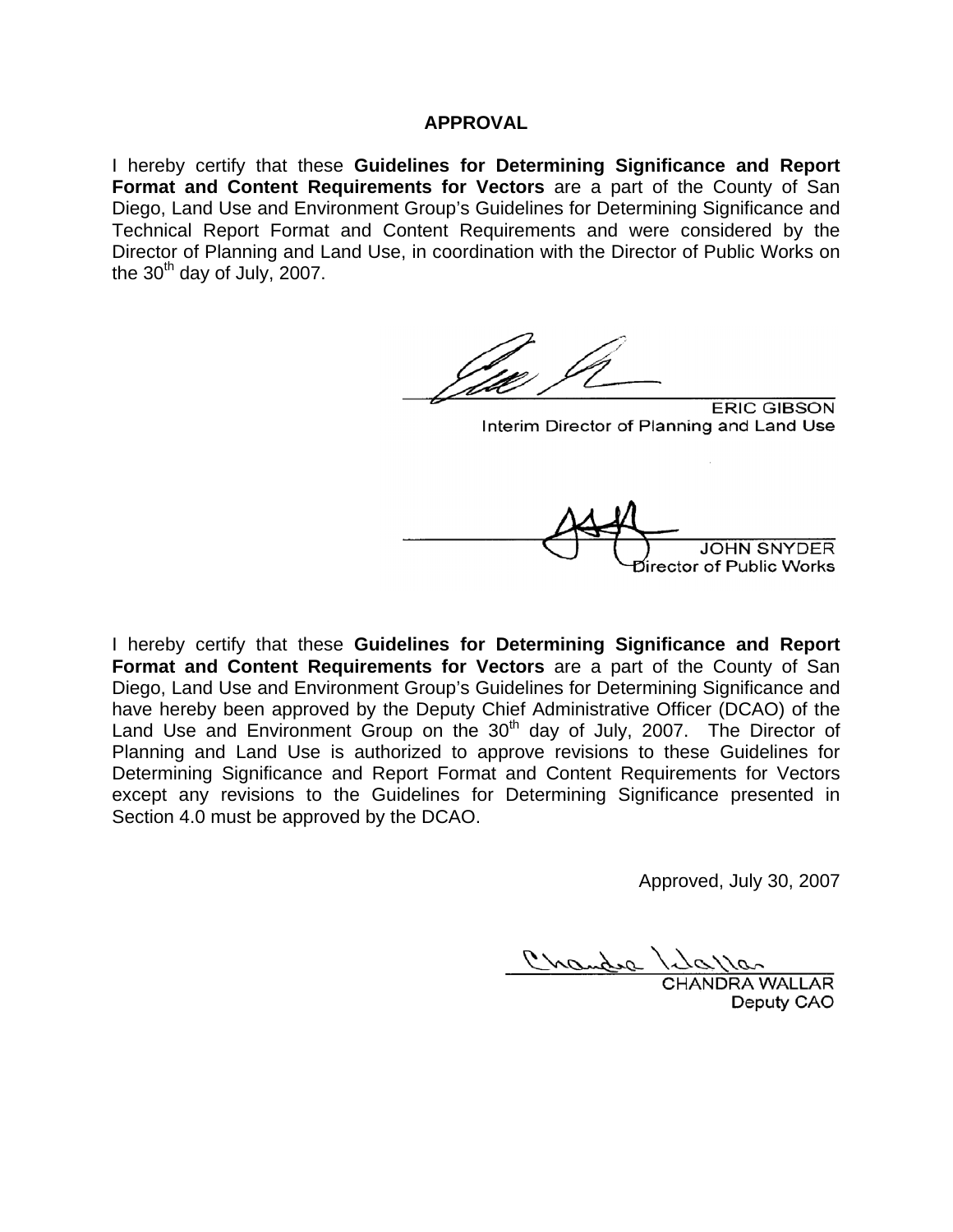# **COUNTY OF SAN DIEGO**

## **GUIDELINES FOR DETERMINING SIGNIFICANCE**

**VECTORS** 



# **LAND USE AND ENVIRONMENT GROUP**

**Department of Planning and Land Use Department of Public Works** 

**July 30, 2007**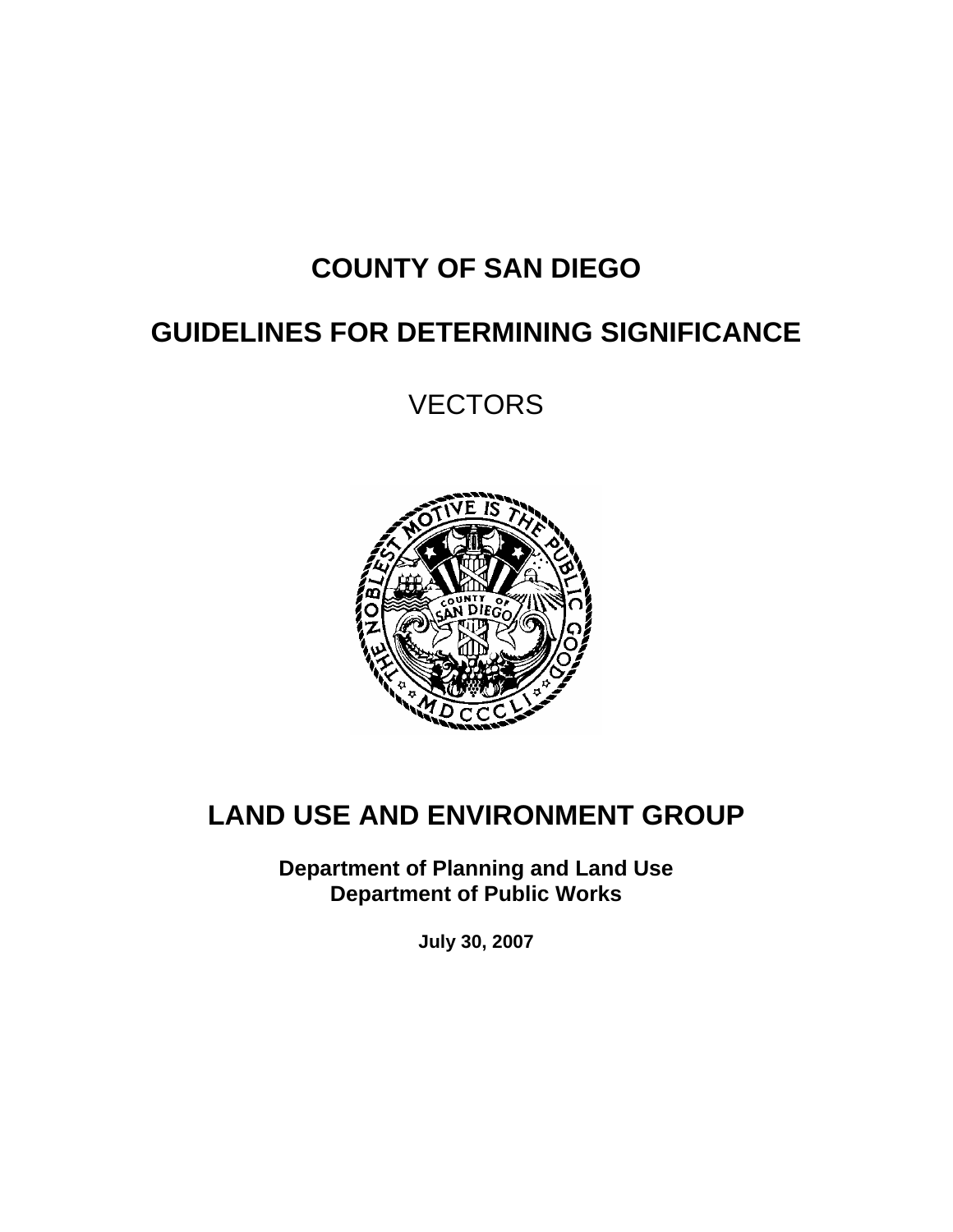#### **EXPLANATION**

These Guidelines for Determining Significance for Vectors and information presented herein shall be used by County staff in the review of discretionary projects and environmental documents pursuant to the California Environmental Quality Act (CEQA). These Guidelines present a range of quantitative, qualitative, and performance levels for particular environmental effects. Normally, (in the absence of substantial evidence to the contrary), an affirmative response to any one Guideline will mean the project will result in a significant effect, whereas effects that do not meet any of the Guidelines will normally be determined to be "less than significant." Section 15064(b) of the State CEQA Guidelines states:

"The determination whether a project may have a significant effect on the environment calls for careful judgment on the part of the public agency involved, based to the extent possible on factual and scientific data. An ironclad definition of significant effect is not always possible because the significance of an activity may vary with the setting."

The intent of these Guidelines is to provide a consistent, objective and predictable evaluation of significant effects. These Guidelines are not binding on any decisionmaker and do not substitute for the use of independent judgment to determine significance or the evaluation of evidence in the record. The County reserves the right to modify these Guidelines in the event of scientific discovery or alterations in factual data that may alter the common application of a Guideline.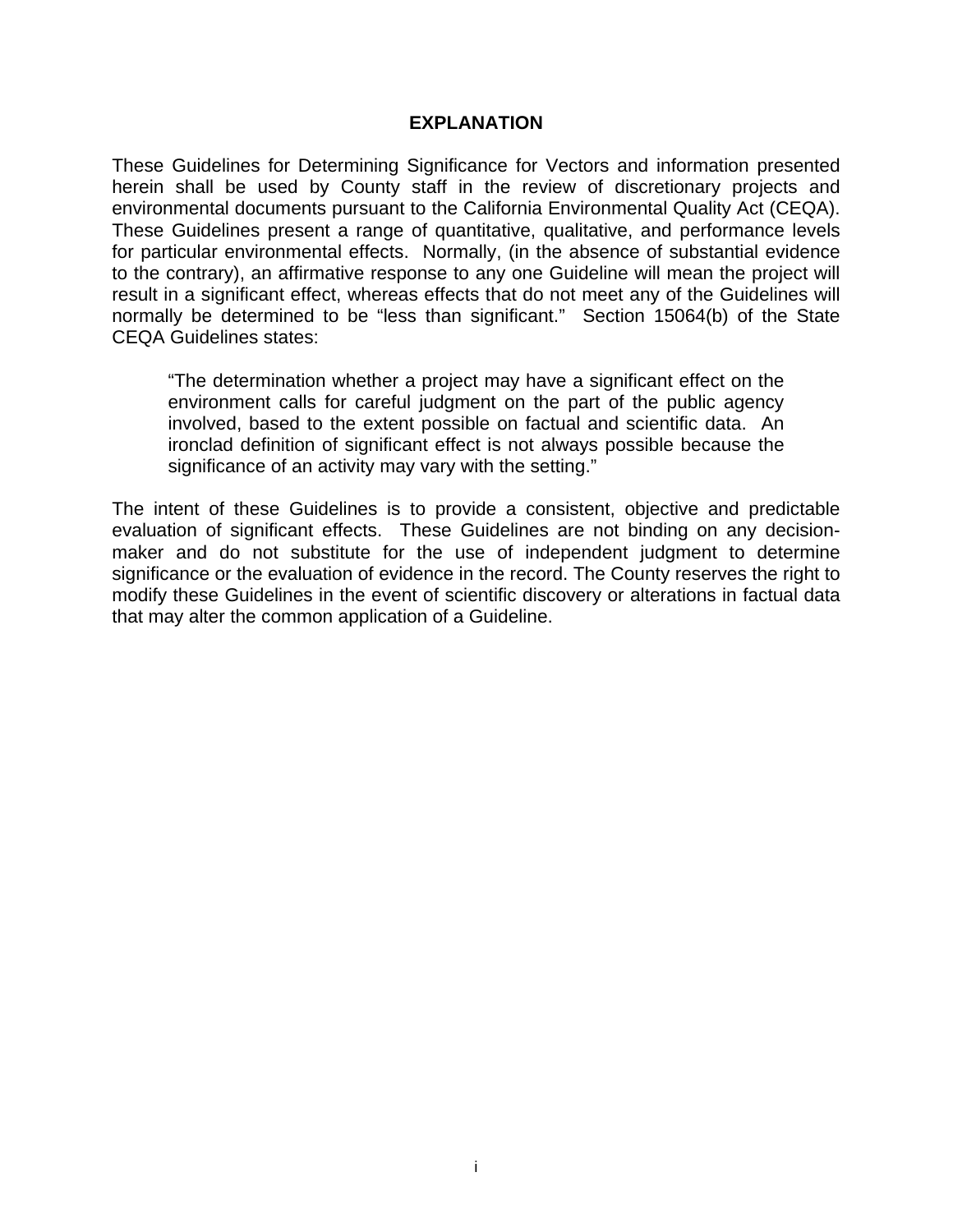#### **LIST OF PREPARERS AND TECHNICAL REVIEWERS**

#### **County of San Diego**

Jennifer Campos, DPLU, Primary Author Daniella Rosenberg (2002), DPLU, Contributing Author

Jason Giffen, DPLU, Contributing Author

Eric Gibson, DPLU, Technical Review

Jason Giffen, DPLU, Technical Review

Jeff Murphy, DPLU, Technical Review

Glenn Russell, DPLU, Technical Review

#### **Vectors Technical Review Panel**

- Kerry McNeill, Program Manager, DEH Vector Control Program
- Gregory Slawson, Vector Ecologist, DEH Vector Control Program
- Mark Webb, Senior Vector Ecologist, DEH Vector Control Program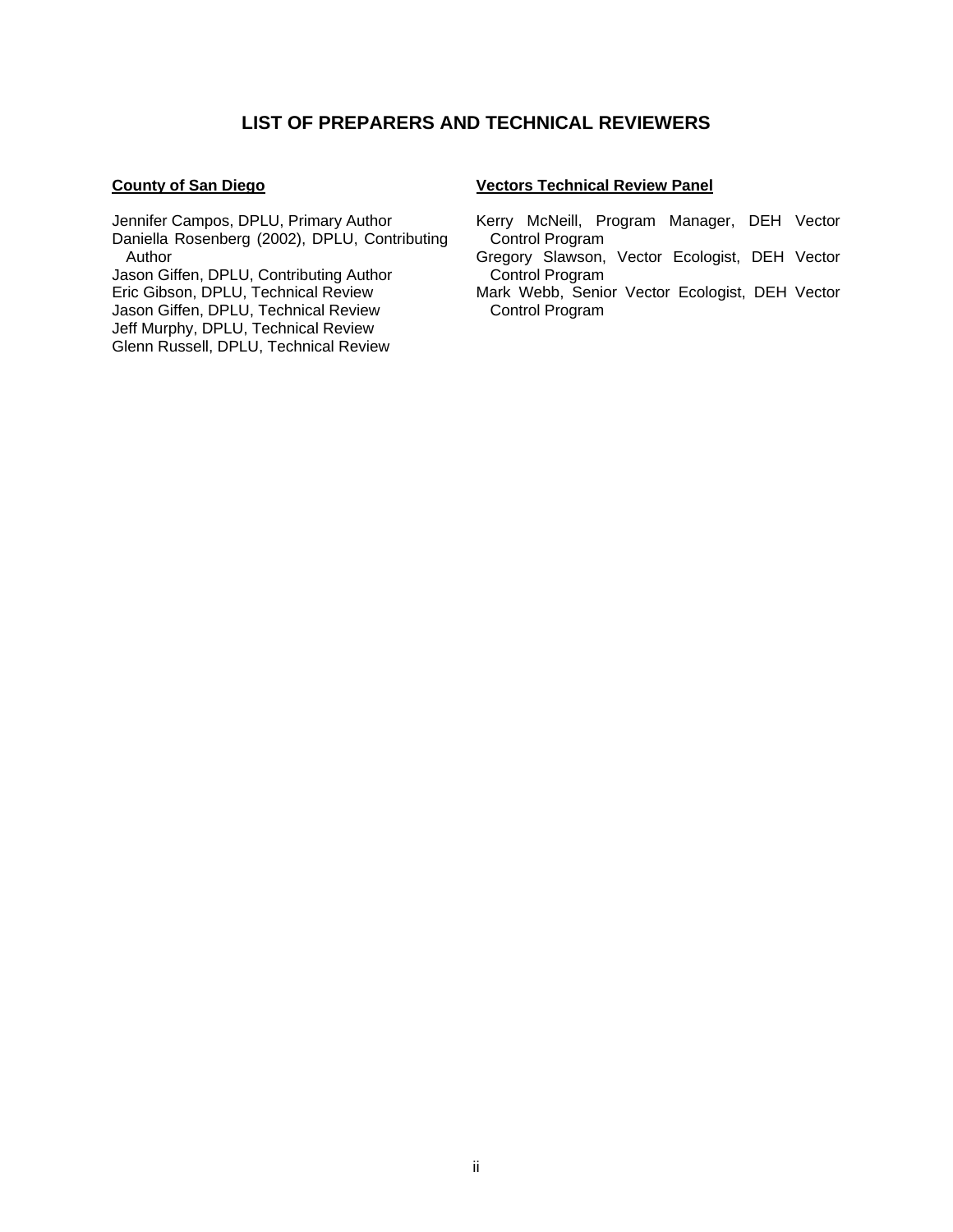#### **TABLE OF CONTENTS**

| <b>Section</b> | Page                                                                                                                                              |  |
|----------------|---------------------------------------------------------------------------------------------------------------------------------------------------|--|
| 1.0            | 1.1<br>1.1.1<br>1.1.2<br>1.1.3<br>1.2                                                                                                             |  |
| 2.0<br>3.0     | 2.1<br>2.2<br>2.3                                                                                                                                 |  |
| 4.0            | 4.1<br>4.2<br>Projects Proposed Near Existing Offsite Vector Sources 10<br>4.3                                                                    |  |
| 5.0            | <b>STANDARD MITIGATION AND PROJECT DESIGN CONSIDERATIONS 11</b><br>5.1<br>5.2<br>Projects Proposed Near Existing Offsite Vector Sources 14<br>5.3 |  |
| 6.0            |                                                                                                                                                   |  |

## **LIST OF FIGURES**

| Figure 1 |  |  |
|----------|--|--|
|----------|--|--|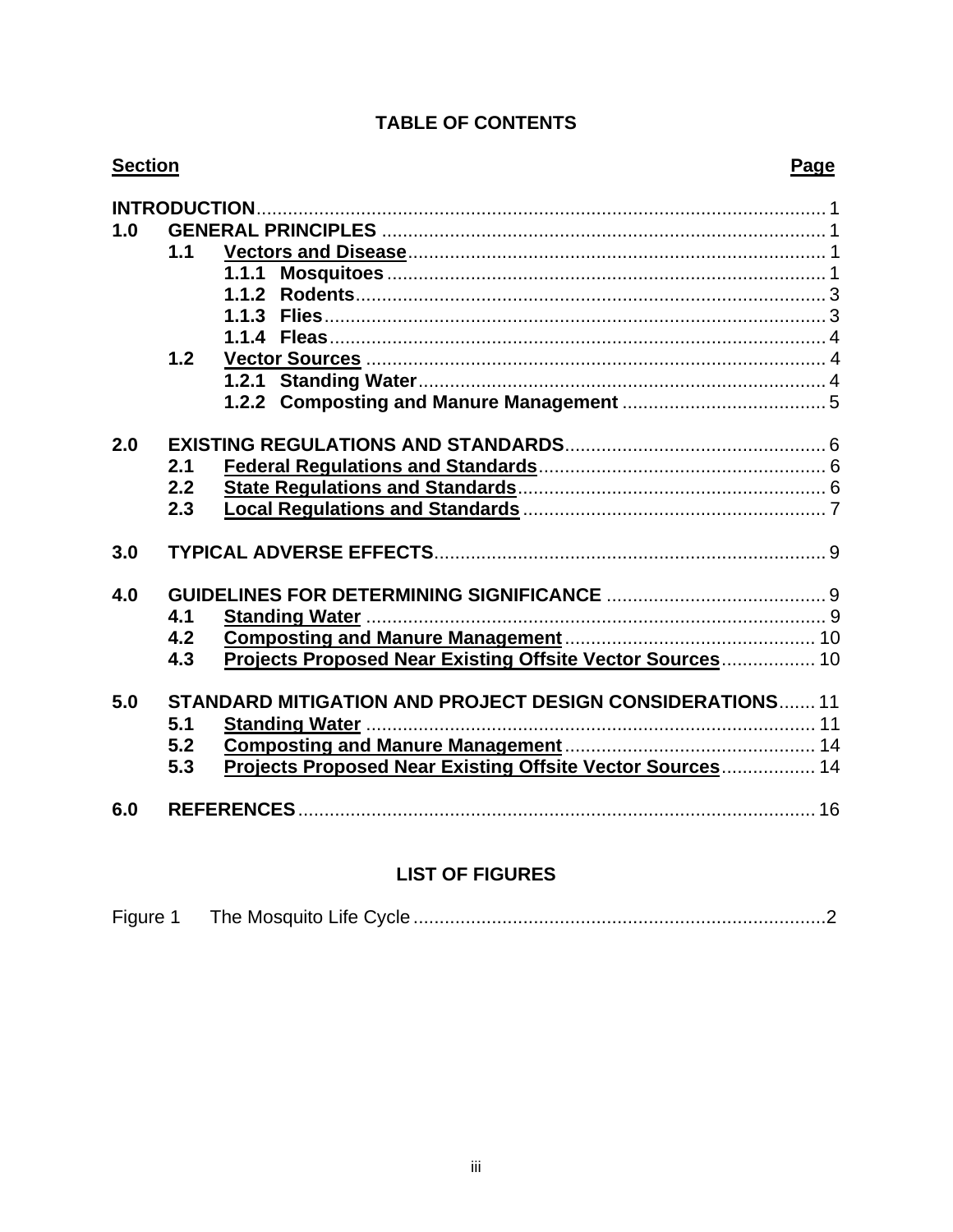## **List of Acronyms**

| Department of Environmental Health |
|------------------------------------|
|                                    |
|                                    |
|                                    |
|                                    |
|                                    |
|                                    |
|                                    |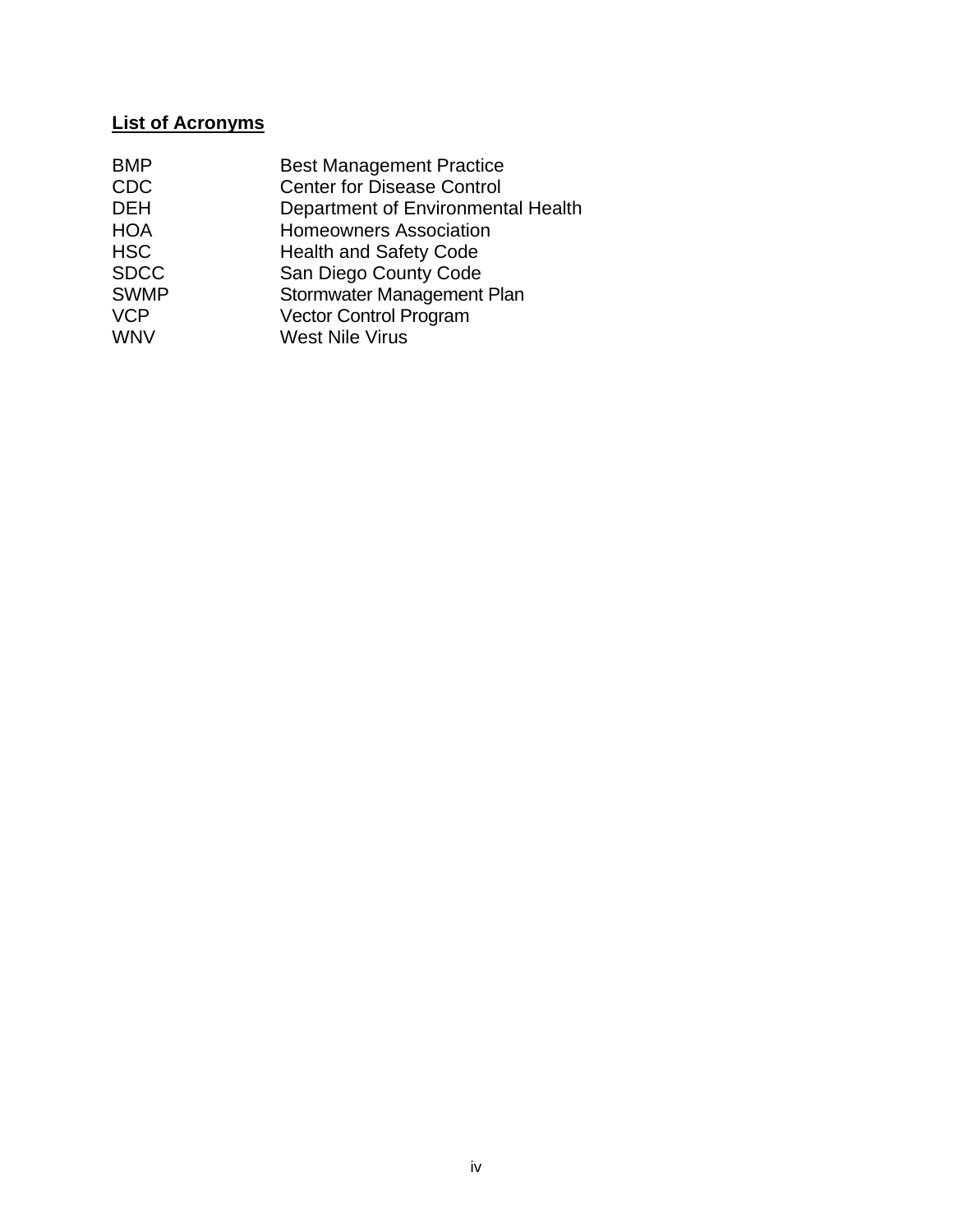## **INTRODUCTION**

This document provides guidance for evaluating the adverse environmental effects that a proposed project may have related to vectors. Specifically, this document addresses the following supplemental vector questions that the County of San Diego has added to the questions listed in the California Environmental Quality Act (CEQA) Guidelines, Appendix G, under VII. Hazards and Hazardous Materials:

Would the project substantially increase human exposure to vectors capable of spreading disease by:

- a. Proposing a vector breeding source, including but not limited to, sources of standing water for more than 72 hours (e.g. ponds, stormwater management facilities, constructed wetlands); or
- b. Proposing a vector breeding source, including but not limited to, composting or manure management facilities, confined animal facilities, animal boarding/breeding/training operations; or
- c. Proposing a substantial increase in the number of residents located within one-quarter mile of a significant existing offsite vector breeding source.

## **1.0 GENERAL PRINCIPLES**

A vector is any insect, arthropod, rodent or other animal of public health significance that can cause human discomfort, injury or is capable of harboring or transmitting the causative agents of human disease. Zoonoses are diseases of domestic and wild animals that can be transmitted to humans under natural conditions. Zoonotic diseasecausing microorganisms can be carried by a "vector," such as a flea, tick, or mosquito, that transfers the disease agent from its source in nature to a human host. In the County of San Diego, the most significant vector populations include mosquitoes, rodents, flies, and fleas. Important vectors in San Diego County and the major sources of these vectors are discussed below.

#### **1.1 Vectors and Disease**

#### **1.1.1 Mosquitoes**

The mosquito has four stages of life (Figure 1, The Mosquito Life Cycle). The life cycle begins when a female lays an egg raft on top of water that can contain up to 100 eggs. Total development from egg to adult can be less than one week during periods of warm weather and the average mosquito lives for about two weeks. Almost all mosquitoes need standing water to complete their life cycle. For this reason, mosquitoes are found in areas of standing water including wetlands, irrigation ponds, detention basins, percolation and infiltration basins, and other stormwater conveyance systems.

Some mosquito species are vectors of diseases. There are approximately 24 different species of mosquitoes that are found in San Diego County and of these, there are at least four that are known to carry diseases that can be passed to humans. Discomfort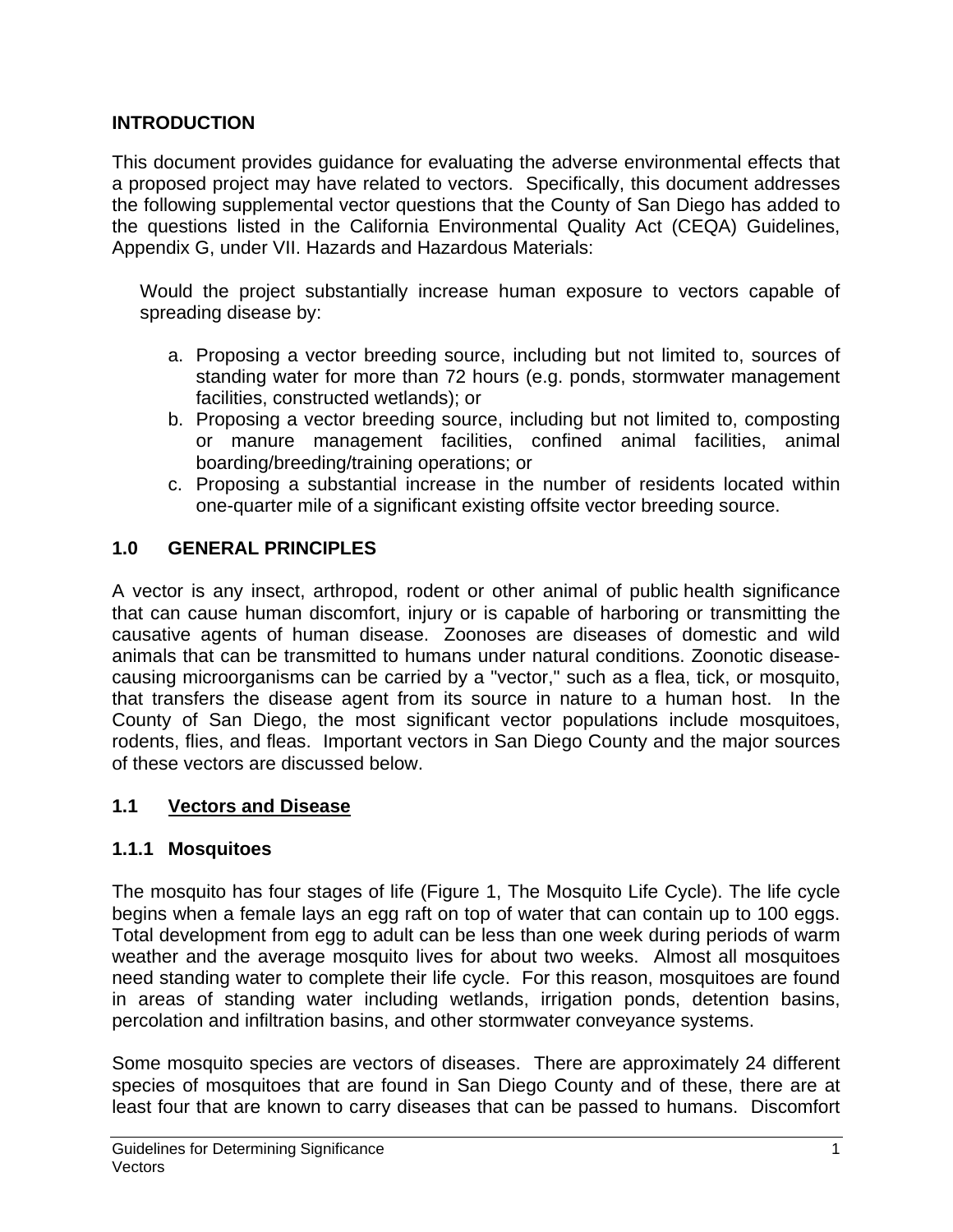is probably one of the primary motives for local public support of mosquito control programs, especially in urban areas. However there is no practical distinction between human - vector contact that merely causes discomfort and human - vector contact that increases human exposure to vectors capable of transmitting significant human health diseases. The recent spread of West Nile virus (WNV) has increased the health risk of mosquito contact and increased the importance of designing and maintaining potential vector breeding sources to prevent mosquito breeding. Prevention and remedial measures can also protect or prevent (1) the individuals who are allergic to bites of various mosquitoes and other vector species; (2) numerous bites or stings from vectors which destroy the pleasure of patio or garden use in suburban areas; (3) large numbers of biting or stinging vectors in recreational areas; and (4) secondary infections which can result from the bites and stings of vectors.

#### **Figure 1. The Mosquito Life Cycle**



## **Arboviruses**

Arboviruses (arthropod-borne viruses) are a large group of viruses that are spread mainly by bloodsucking insects. In the United States, arboviruses are most commonly spread by mosquitoes. Arboviruses that have been found or may occur in San Diego County include Western equine encephalitis, Saint Louis encephalitis, and most recently WNV. The aforementioned arboviruses are transmitted to humans through mosquito bites. Birds are often the source of infection for mosquitoes, which can then spread the infection to horses, other animals, and people. Most people infected with arboviruses have few or no symptoms, but arboviruses can cause serious and potentially fatal inflammation of the brain (encephalitis) as well as other complications.

As an example, WNV infected mosquitoes can transmit WNV to both humans and other animals, such as horses. WNV is not spread from person to person, only certain species of mosquitoes carry the virus, and very few mosquitoes are actually infected. An infected mosquito can bite any animal, but not all animals will become ill.

The majority of people and animals that are infected with WNV have a mild illness or no symptoms. In rare cases, WNV can cause encephalitis in humans. The elderly are at a higher risk for the disease. Symptoms can include fever, headache, nausea, body aches, mild skin rash, or swollen lymph nodes. The incubation period of the virus ranges from three to fifteen days in humans.

San Diego County's Vector Control Program (VCP), discussed further in Section 2.3, has developed a comprehensive early detection, surveillance, and response plan to control the spread of WNV. Included in the plan are surveillance measures such as dead bird testing, sentinel chicken testing, and year round mosquito trapping. Some bird species are particularly sensitive to the virus and can provide an early warning that the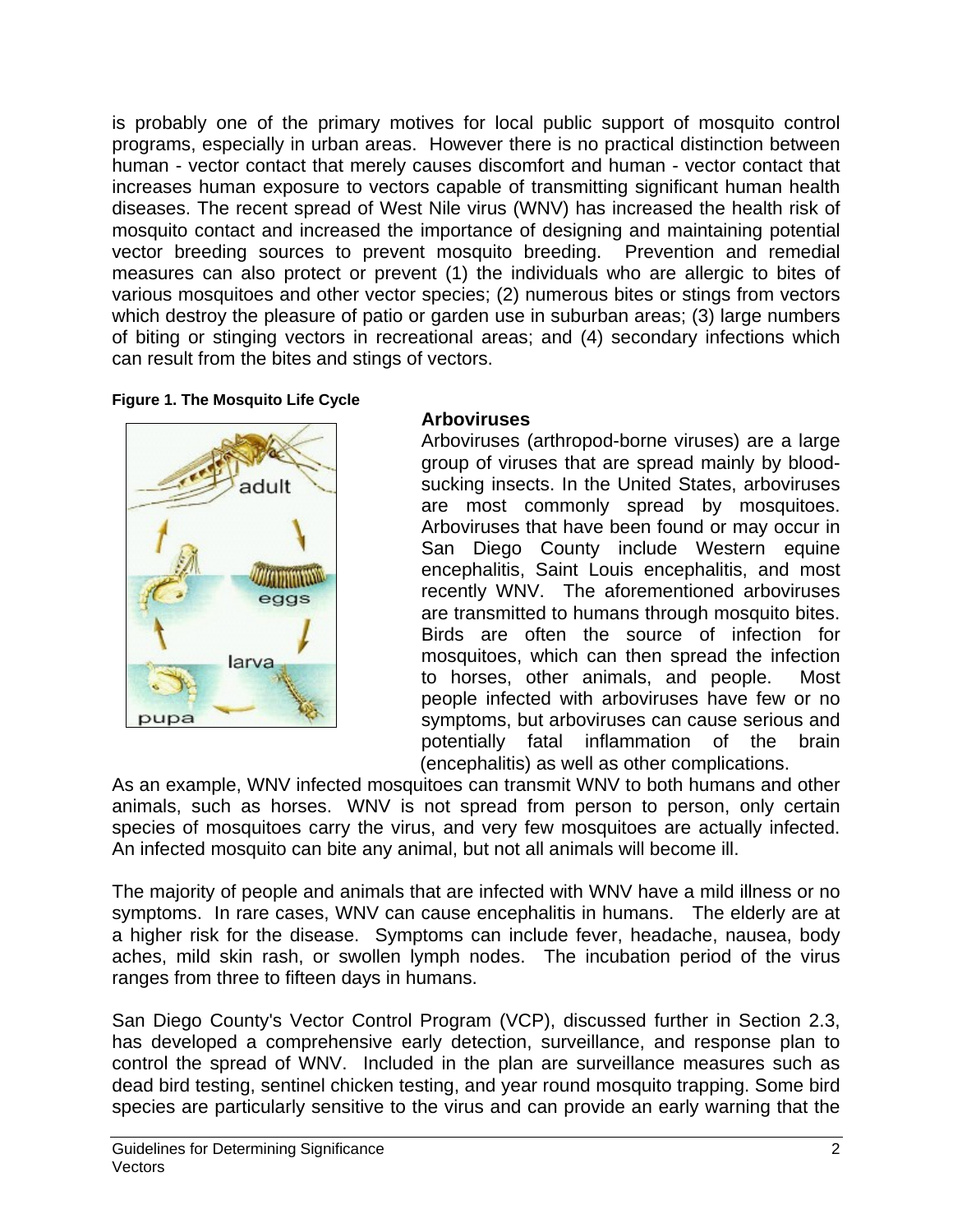virus is circulating in a certain area. Other enhancements include significant education and outreach through the VCP website at www.sdfightthebite.com.

## **1.1.2 Rodents**

A rodent is a mammal of the order *Rodentia*, such as a mouse, rat or squirrel. Rats are very destructive pests that can spread disease, contaminate foods and food preparation areas, and cause costly structural damage. Diseases spread by rats that can harm humans include plague and hantavirus.

#### **Plague**

Plague is a bacterial disease carried by rodents that is spread through the bite of an infected flea. Rodents, usually ground squirrels, can carry plague. Humans and their pets can also be infected with plague if bitten by infected fleas at campgrounds or rural areas, typically at the higher elevations. The County conducts plague surveillance, mostly at higher elevation localities. Surveillance and testing often yields one or more positive blood tests in ground squirrels each year. In response, plague-warning signs are posted at campgrounds to inform visitors of the appropriate precautions.

#### **Hantavirus**

Hantavirus is a potentially fatal rodent-borne disease. Both hemorrhagic and respiratory strains of hantavirus occur in wild rodents (deer and harvest mice) in San Diego County. Humans typically become infected with hantavirus by breathing air-borne particles of wild rodent droppings and urine contaminated with the virus. Symptoms of the virus include fever, headache, nausea, vomiting, and respiratory failure. Most human cases occur when people open up and occupy mountain cabins or other small-enclosed structures that are infested with wild mice. The first locally acquired human case of hantavirus reported in San Diego County was in Campo in 2004.

## **1.1.3 Flies**

Flies are two-winged insects of the order *Diptera*. Flies have the potential to carry and transmit pathogens. Flies have been known to transmit salmonella, shigella, and typhoid as well as parasitic worms and protozoa. When flies forage on feces and spoiled food they come into contact with these pathogens and can spread them to other animals and humans. The fly that is most often a pest to humans is the house fly. In two weeks, one female fly may lay more than 1,000 eggs in sources including but not limited to, animal wastes, household garbage and piled lawn clippings.

The most common fly diseases are dysentery, salmonella, and e-coli that can cause stomach infection with cramping, fever or blood-stained stools; and cholera which is an infection of the intestines that can cause diarrhea.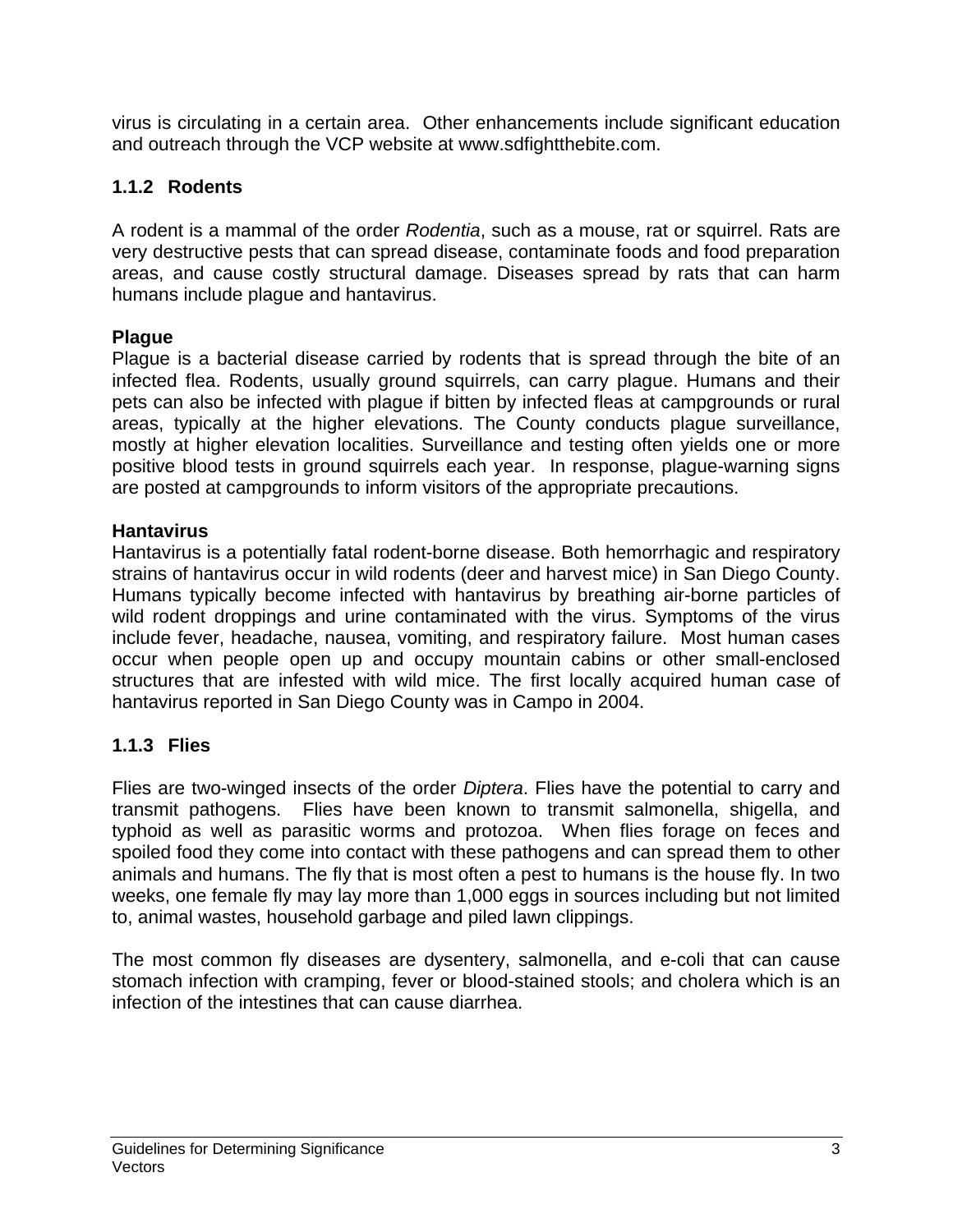## **1.1.4 Fleas**

Fleas are small, wingless, dark brown insects. Their thin bodies allow them to hop, jump and move quickly through hair and feathers. Fleas are usually brought into the home by dogs, cats or other furry pets. In order to live and reproduce, they feed off the blood of humans and animals, such as dogs and cats. Diseases spread by fleas include plague, tapeworm and typhus. Tapeworms are an intestinal parasite obtained by swallowing an infected flea and Murine Typhus is a disease spread by the bite of a rat flea. Prevention is the best way to control flea bites. Preventative measures should be taken before flea season begins in spring and summer.

## **1.2 Vector Sources**

Vector sources occur where site conditions provide habitat suitable for breeding. Backyard residential sources of standing water are common vector breeding sources. These sources include unmaintained swimming pools and buckets, toys, and other common items that can hold even small amounts of water. Ponds and reservoirs are another major source of vectors. The vector sources listed below focus specifically on the types of vector breeding sources that would most commonly be associated with proposed land development projects and that could represent a potential hazard related to vector generation.

## **1.2.1 Standing Water**

Any source of standing water, including but not limited to natural and constructed wetlands, irrigation ponds, detention basins, percolation and infiltration basins, and other stormwater conveyance systems that hold standing water can be breeding grounds for mosquitoes and other vectors resulting in adverse public health effects related to vectors and disease transmission.

## **Stormwater Management**

A standard requirement for new development is the incorporation of measures, or Best Management Practices (BMPs), to reduce stormwater flow rates, allow stormwater to infiltrate back into the ground, and to reduce constituent concentrations in runoff. Unfortunately, BMPs for managing runoff often provide aquatic habitats suitable for mosquitoes and other vector species as an unintended consequence of their implementation.

Examples of post-construction conditions that may increase the probability of mosquito production in Stormwater Management BMPs include clogging (e.g., effluent pipes, media filters, infiltration basins), establishment of invasive or exotic vegetation, groundwater fluctuations, non-stormwater runoff (i.e., increases in runoff frequency, residence time, and/or volume), scouring and erosion, structural damage (e.g., shifting or settling, roots), trash and sediment accumulation (e.g., formation of pools, clogging, redirected water flows), vandalism, and vegetation overgrowth. Other conditions favorable to mosquito production may become apparent as structures age.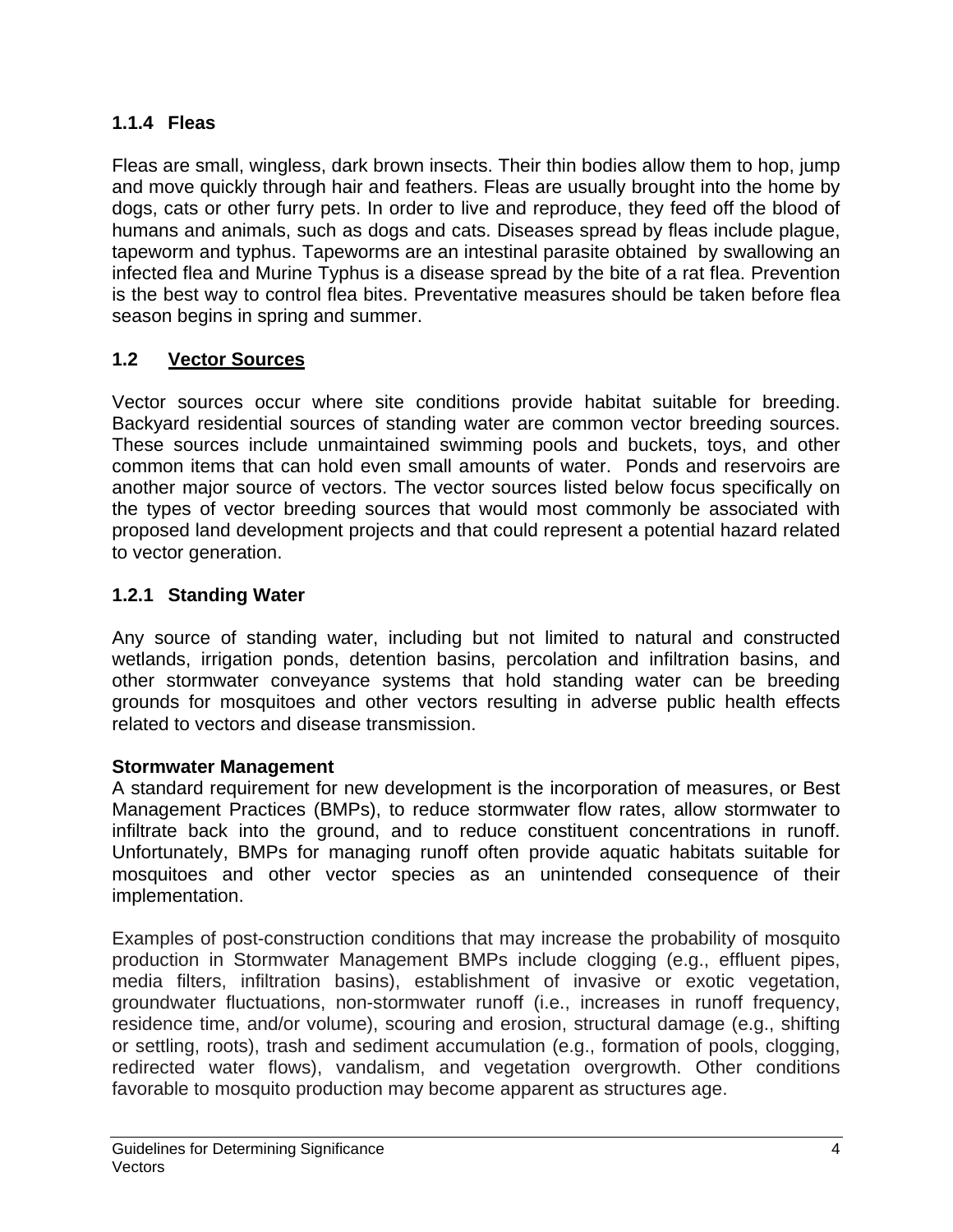An often overlooked aspect of treatment BMP implementation is the long-term commitment of funds necessary for proper maintenance of structures. Routine and timely maintenance is critical for suppressing mosquito breeding as well as for meeting local water quality goals. If maintenance is neglected or inappropriate for a given site, even structures designed to be the least "mosquito friendly" may become significant breeding sites. Furthermore, unmaintained BMPs can revegetate with native plant species and provide habitat for endangered, threatened, or sensitive species which can complicate ongoing maintenance if activities conflict with regulatory protections for habitats and water bodies.

Every possible effort should be made to "design the bugs out" during early project design phases. Vectors should be addressed during the preparation of stormwater management and maintenance plans and during preconstruction planning to avoid creating possible public health hazards. The County of San Diego includes guidance in the Standard Urban Stormwater Mitigation Plan (SUSMP) to consult vector control authorities to verify the acceptability of detention basins to minimize the mosquito production potential of treatment BMPs. The County of San Diego requires that stormwater management facilities be designed so that water will drain within 72 hours to prevent mosquito breeding.

#### **Wetlands**

Wetlands are a potential source of vector breeding habitat. The condition of the wetland dictates its potential to generate vectors. For example, flowing and aerated water does not support mosquito breeding, while stagnant water does support mosquitoes. It is important that when a natural wetland is located on a proposed project site, that any habitat management plan take into account the need for the management of vectors. Similarly, easements to protect wetlands should recognize that entry by vector control professionals may be required to monitor and abate vectors for the protection of public health and safety.

## **1.2.2 Composting and Manure Management**

The presence of large quantities of manure can significantly increase problems related to vectors, particularly from the breeding of flies. Equine operations, kennels, and animal agricultural uses such as poultry ranches or other animal breeding operations can increase vector populations, if not properly managed.

Proper planning and effective management of sources of manure can ensure that intense breeding grounds for vectors are not supported. Nuisance insects that do not transmit disease can occur in sufficient numbers to become a public health problem by causing intense annoyance and distress to humans and animals. To minimize the generation of both disease and nuisance causing insects, proper management practices must be identified for all facilities or operations that deal with manure and/or composting.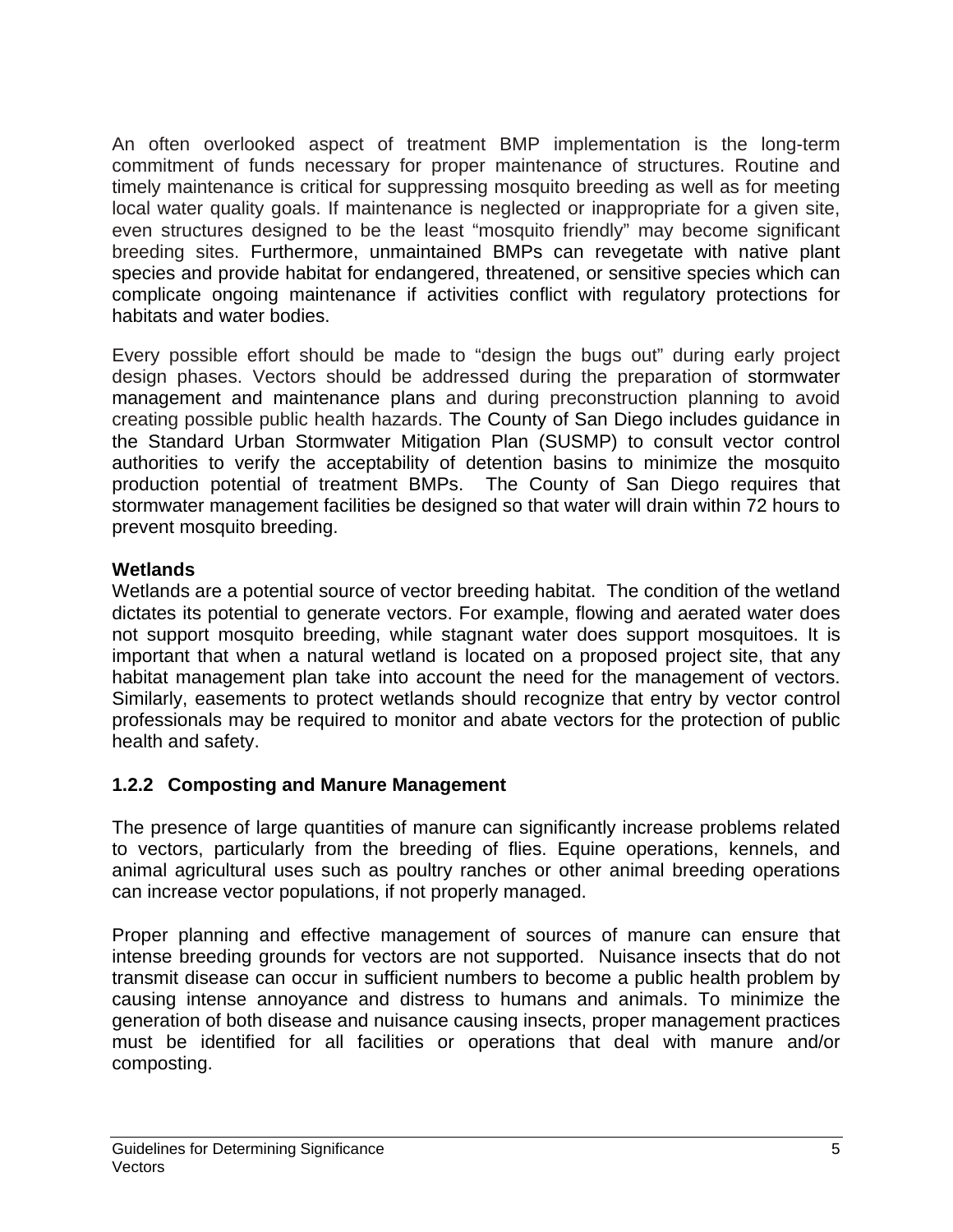## **2.0 EXISTING REGULATIONS AND STANDARDS**

There are several existing Federal, State, and local programs, which have been enacted to prevent or mitigate the damage to public health and safety and the environment from vectors. In California, these programs have been created via the Health and Safety Code.

#### **2.1 Federal Regulations and Standards**

**Center for Disease Control; National Center for Infectious Diseases; Division of Vector-Borne Infectious Diseases** [http://www.cdc.gov/ncidod/dvbid/index.htm]

The Division of Vector-Borne Infectious Diseases serves as a national and international reference center for vector-borne diseases. As one of the few remaining centers responsible for these agents, it is incumbent on the division to maintain leadership and scientific competence in all major disciplines relating to the field of vector-borne infectious diseases. The mission of the division is to (1) develop and maintain effective surveillance for vector-borne viral and bacterial agents and their arthropod vectors; (2) conduct field and laboratory research and epidemic aid investigations; (3) define disease etiology, ecology, and pathogenesis in order to develop improved methods and strategies for disease diagnosis, surveillance, prevention and control; (4) provide diagnostic reference and epidemiologic consultation, on request, to state and local health departments, other components of CDC, other federal agencies, and national and international health organizations; and (5) provide intramural and extramural technical expertise and assistance in professional training activities. Emphasis is given to laboratory and epidemiological research to improve diagnosis, surveillance, prevention, and control of diseases of major public health importance such as Lyme disease, dengue/dengue hemorrhagic fever, WNV, yellow fever, arboviral encephalitis, plague, and tularemia. In addition, expertise is maintained for other vector-borne infectious diseases that occur only sporadically or in periodic epidemics.

#### **2.2 State Regulations and Standards**

#### **California Department of Health Services, Infectious Disease Branch, Vector-Borne Disease Section** [http://www.dhs.ca.gov/ps/dcdc/disb/disbindex.htm]

The Infectious Diseases Branch is a statewide program whose primary mission is to protect and promote the health of California residents through the surveillance, investigation, prevention and control of communicable diseases of public health importance. They monitor and address disease occurrences which impact all local health jurisdictions in California, and which may affect public health policy on a national and international level.

The Vector-Borne Disease Section is a service agency, which through its seven regional offices, provides technical consultation and assistance to local vector control agencies to prevent and control such vector-borne diseases as hantavirus, plague, malaria, tickborne diseases, and arboviral encephalitis. The Veterinary Public Health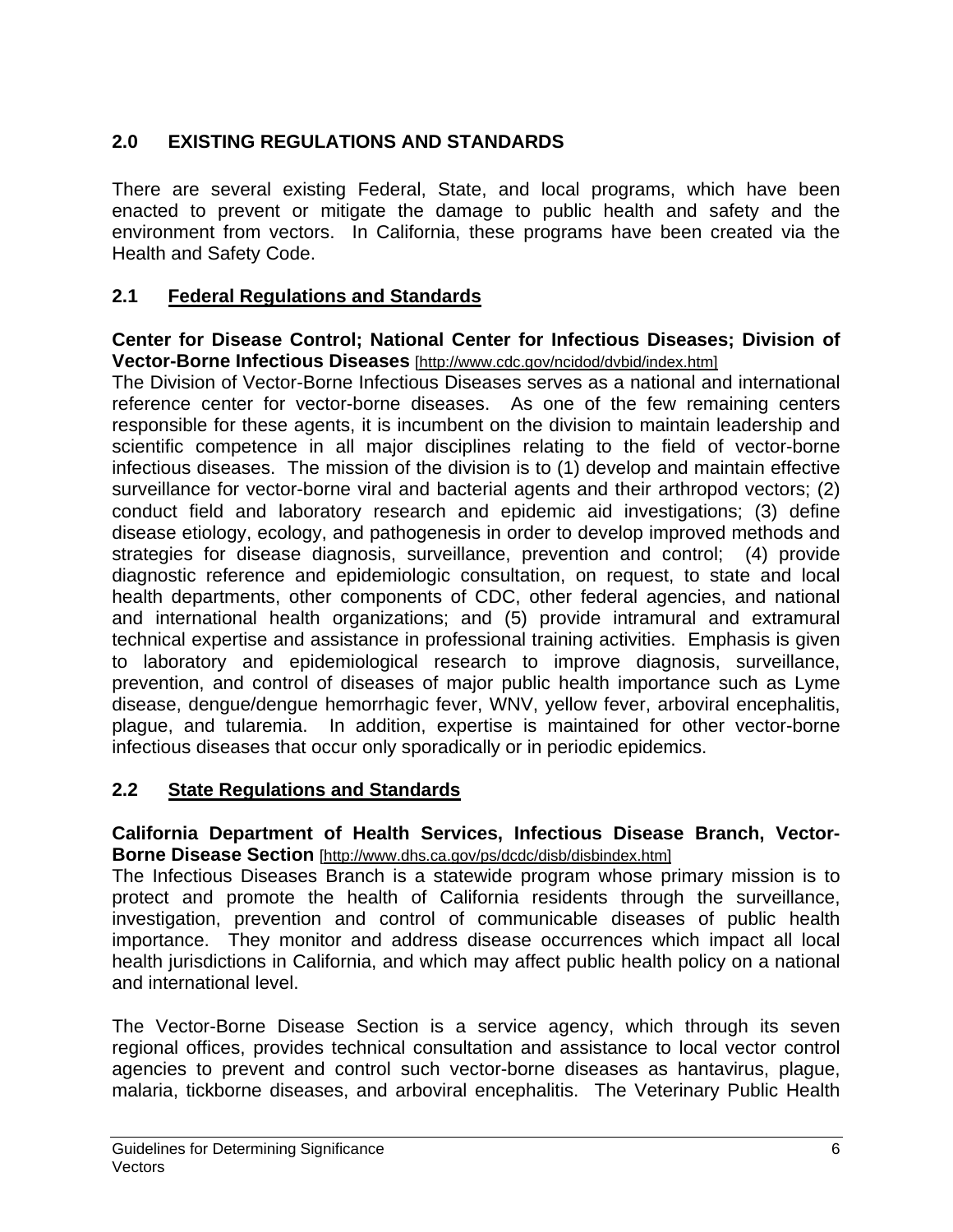Section assists local counties in the investigations and control/prevention of animal diseases that can be transmitted to humans, such as rabies, brucellosis, and Q-fever. A variety of resources can be found on their website.

#### **Mosquito Abatement and Vector Control District Law1**

The intent of the Mosquito Abatement and Vector Control District Law is to create and continue a statutory authority for special districts (or Counties exercising the powers of a district through an existing department or agency) to conduct effective programs for the surveillance, prevention, abatement, and control of mosquitoes and other vectors. It encourages vector control districts to cooperate with other public agencies and to adapt the powers and procedures provided by the law to meet the their own local circumstances.

Sections §2060-2067 of the Mosquito Abatement and Vector Control District Law addresses the abatement of public nuisances. It grants power to a district to take the necessary steps to abate a public nuisance including the issuance of a notice to inform the owner that the nuisance exists and the steps they should take to abate the nuisance and prevent recurrence. In addition, the district may impose a civil penalty of up to \$1,000 per day for each day that the nuisance continues after specified times. Section §2062 of the Code deals directly with flies in agricultural operations.

## **California Uniform Retail Food Facilities Law<sup>2</sup>**

Requirements for retail food facilities are listed in the California Uniform Retail Food Facilities Law. The County Department of Environmental Health (DEH), Food and Housing Division inspects more than 27,000 food establishments annually. Any person operating a retail food facility (including a vending vehicle or catering business) must, by law, apply for and obtain a valid public health permit. Permit and inspection requirements of foot retail businesses addresses the potential vector sources that arise from food establishments. The goal of the DEH Food and Housing Division is to protect the environment and enhance public health by preventing disease, promoting environmental responsibility, and when necessary, enforcing environmental and public health laws.

## **2.3 Local Regulations and Standards**

#### **San Diego County, Department of Environmental Health, Vector Control Program**  [http://www.co.san-diego.ca.us/deh/chd/vector/index.html]

The Vector Control Program (VCP) mission statement is "to protect the public health and safety, and promote the welfare of San Diego residents by preventing vector-borne diseases and minimizing discomfort and injury caused by vectors." The primary

 $\overline{a}$ 

<sup>&</sup>lt;sup>1</sup> Health and Safety Code, Pest Abatement, Chapter 1, Article 5, Sections §2000-2067 http://www.leginfo.ca.gov<br><sup>2</sup> California Health and Safety Code, Division 104 Environmental Health, Part 7 Retail Food.

http://www.sdcounty.ca.gov/deh/fhd/pdf/curffl2006.pdf.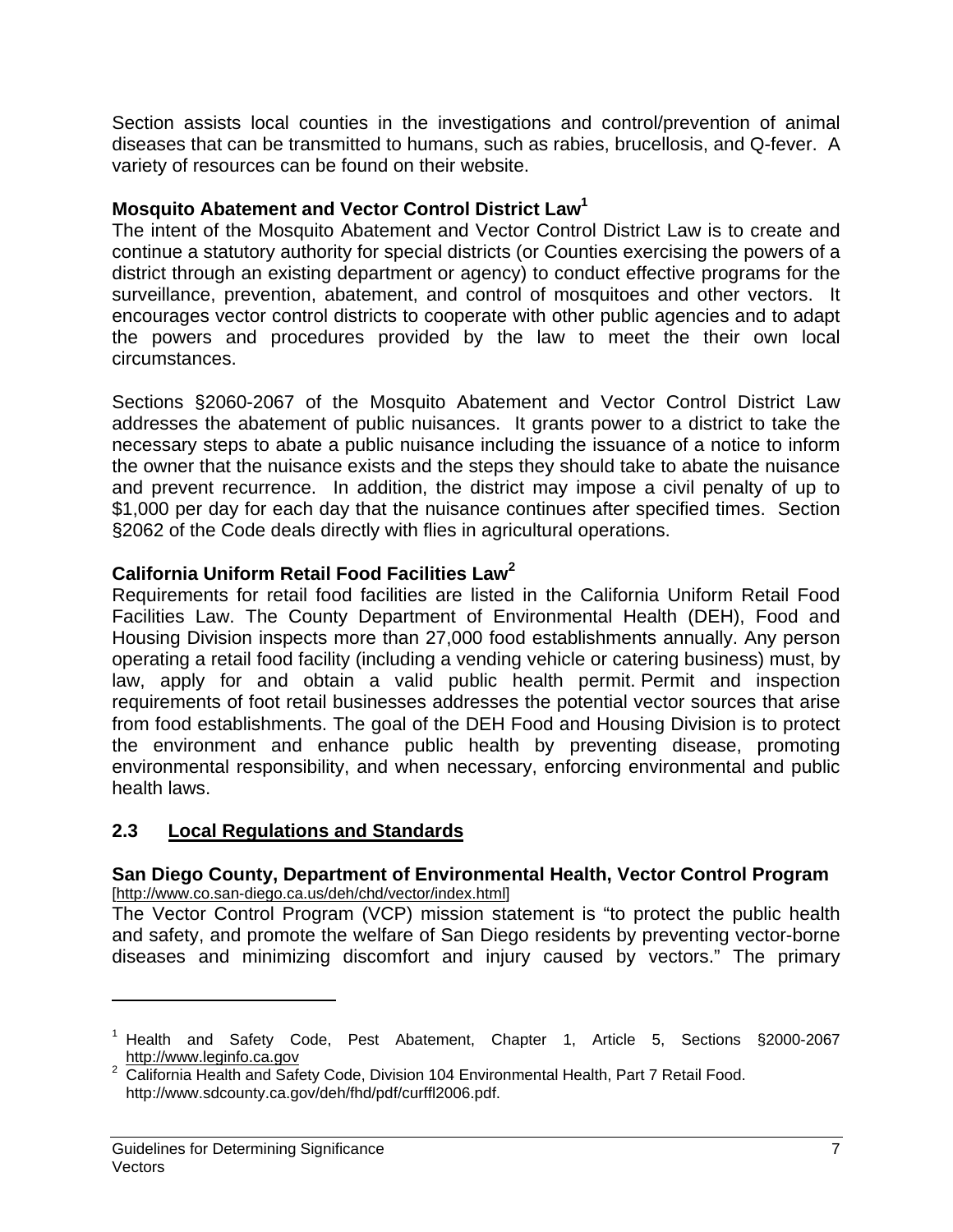objective of controlling vectors is to preserve or create an environment favorable to humans and animals by lessening the effect that vectors and/or nuisances have upon the quality of life. Under the powers of a vector control district, as adopted by the County Board of Supervisors, the VCP provides countywide vector prevention and control services funded through a voter approved benefit assessment district. Mosquito, domestic rat, fly and other vector prevention and control programs are provided to reduce the risk of diseases these vectors can transmit and to minimize nuisances they cause.

#### San Diego County Code of Regulatory Ordinances – Vector Control<sup>3</sup>

These chapters of the County Code address general nuisances, vector control, and the prevention and control of fly breeding on commercial poultry ranches. Chapter 1 addresses how to handle public nuisances including violations and abatement. Chapter 2 grants authority to the Department of Environmental Health to exercise the powers of a vector control district as set forth in the California Health and Safety Code, and states that the Director "may correct or abate any public nuisance relating to vectors…". Chapter 3 provides for the investigation, continuing regulation, prevention and abatement of fly breeding sources with the goal of securing public health, safety, and welfare. This chapter also established a Fly Abatement and Appeals Board composed of five persons appointed by the Board of Supervisors. The board conducts public hearings related to the formation of proposals for the prevention and control of fly breeding and violations of the provisions of this chapter.

#### **San Diego County Code of Regulatory Ordinances - Stormwater and Discharge Control<sup>4</sup>**

This chapter of the County Code establishes the County of San Diego Watershed Protection, Stormwater Management, and Discharge Control Ordinance which sets forth stormwater management requirements for categories of existing sources and activities, and new land disturbance and land development activities. The ordinance prohibits polluted non-stormwater discharges to the stormwater conveyance system and establishes minimum requirements for stormwater management for development projects to reduce stormwater pollution and erosion. The ordinance requires the use of structural BMPs to detain or infiltrate stormwater for some land development projects and specifies that these BMPs must be designed to drain within 72 hours to preclude mosquito breeding.

 $\overline{a}$ 

 $3$  Title 6, Division 4, Disease Control, Chapters 1-3, sections  $\S64.203$ -64.330 http://www.amlegal.com/sandiego\_county\_ca/

Title 6, Division 4, Disease Control, Chapters 1-3, sections §67.801-67.825 plus appendices http://www.amlegal.com/sandiego\_county\_ca/. Also known as the County of San Diego Watershed Protection, Stormwater Management, and Discharge Control Ordinance.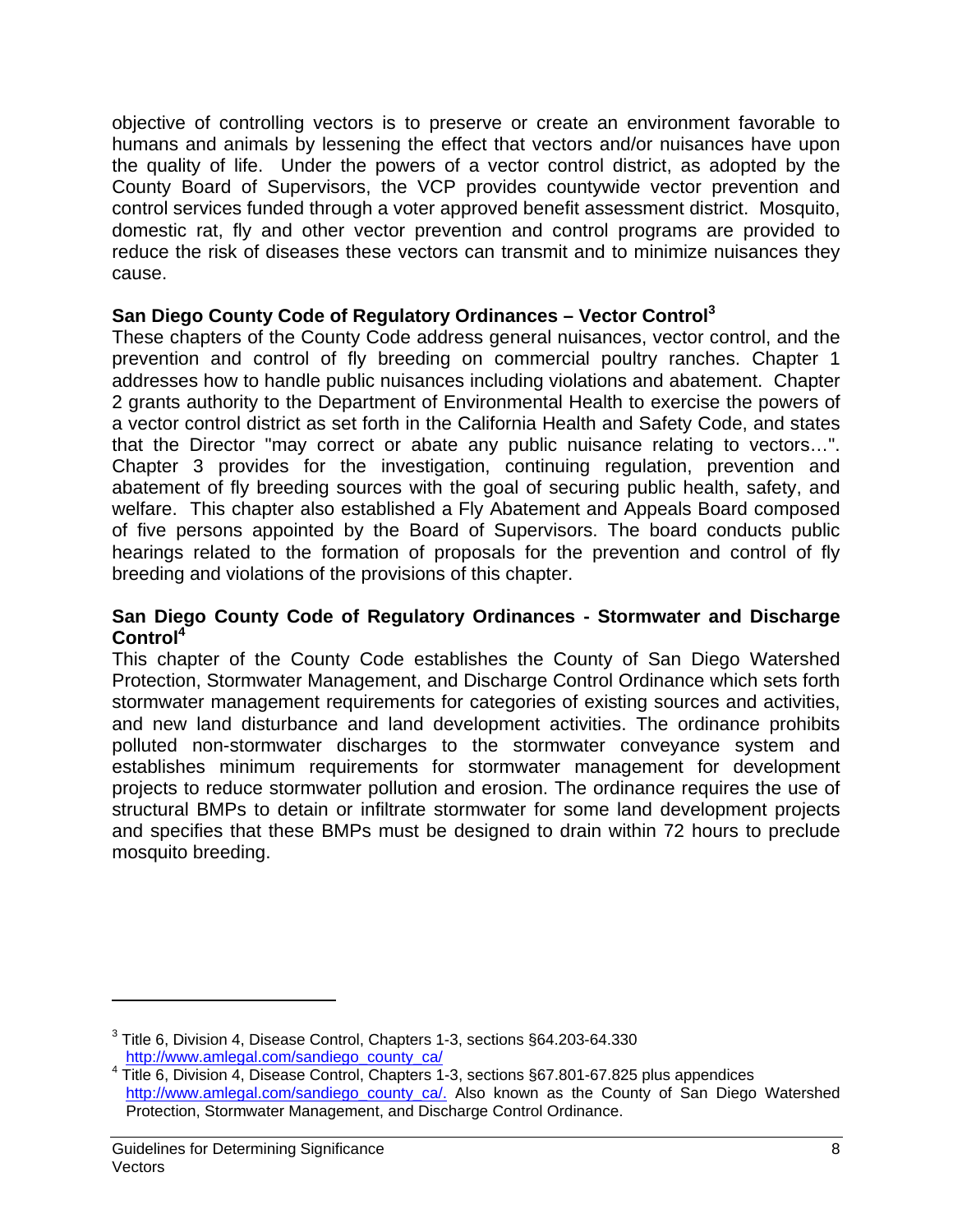## **3.0 TYPICAL ADVERSE EFFECTS**

Typical adverse effects related to vectors are two-fold. First, vectors can cause significant public health risks due to the transmission of disease to human and animal populations. Second, vectors can create a nuisance for the residents of the County. The risk of disease transmission is clearly an adverse effect that must be considered a primary concern in the environmental review process. A project that proposes a source of vector breeding habitat could result in an unnecessary increase in vector populations. When the vector breeding source is located near a substantial human population, a potentially adverse environmental effect could occur. Similarly, a project that proposes to place a substantial number of people near an existing offsite vector breeding source could significantly increase the potential exposure of people to vectors, resulting in a significant impact.

When potential project impacts related to vectors are not adequately mitigated, costs to the County DEH and costs to the taxpayer may increase due to vector control responsibilities that could have been avoided through proper planning during the design phase. Increased costs incur to respond to complaints, to advise on self-help measures, to abate nuisances, or to take enforcement action to require that a nuisance be abated.

## **4.0 GUIDELINES FOR DETERMINING SIGNIFICANCE**

The Health and Safety Code defines a "public nuisance" as (1) any breeding place for mosquitoes, flies, or other vectors of public health importance; (2) water which is a breeding place for mosquitoes, flies or other animals of public importance; and (3) the presence of rodents or evidence of rodent activity such as rodent droppings, trails, or evidence of feeding activity. The guidelines are intended to address the potential for human exposure to vectors that result from land development and associated operational uses.

**The following significance guidelines should guide the evaluation of whether a significant impact related to vectors will occur as a result of project implementation. A project will generally be considered to have a significant effect if it proposes any of the following, absent specific evidence to the contrary. Conversely, if a project does not propose any of the following, it will generally not be considered to have a significant effect related to vectors, absent specific evidence of such an effect:** 

## **4.1 Standing Water**

*The project proposes a BMP for stormwater management or construction of a wetland, pond or other wet basin that could create sources of standing water for more than 72 hours, and as a result, could substantially increase human exposure to vectors, such as mosquitoes, that are capable of transmitting significant public health diseases or creating nuisances.*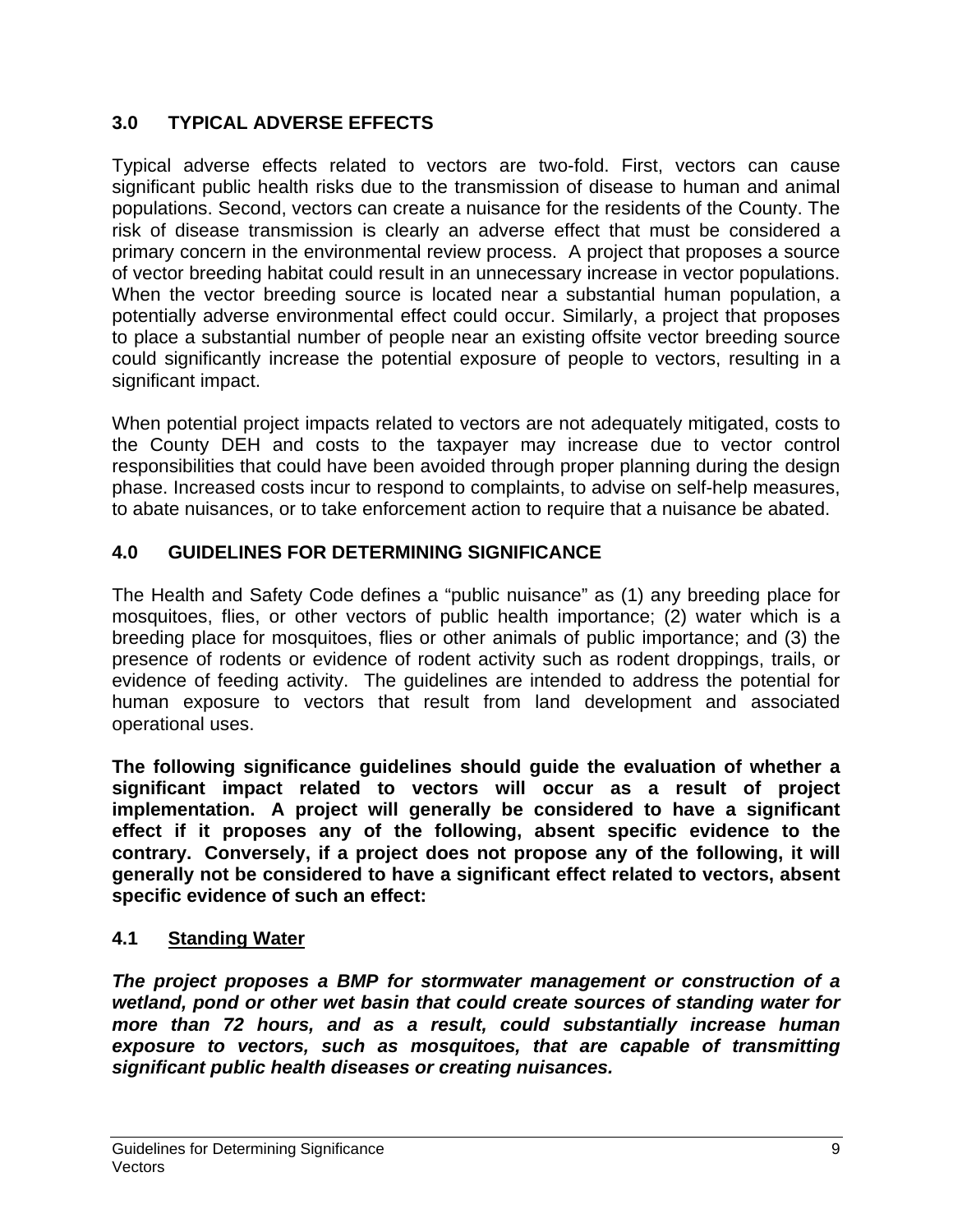Significance guideline 4.1 is included to recognize that sources of standing water, particularly where the water would be standing for more than 72 hours, provides excellent habitat for vector breeding. 72 hours is the time generally required for mosquito breeding to occur.

### **4.2 Composting and Manure Management**

*The project proposes a use that involves the production, use and/or storage of manure or proposes a composting operation or facility and as a result, could substantially increase human exposure to vectors that are capable of transmitting significant public health diseases or creating nuisances.<sup>5</sup>*

Significance guideline 4.2 is included because areas of concentrated manure and composting operations and facilities typically require careful management to minimize vector production. Where residents would be located near sources of manure, this would usually constitute a substantial increase in the potential exposure of people to vectors.

## **4.3 Projects Proposed Near Existing Offsite Vector Sources**

*The project would result in a substantial increase in the number of residents located within one-quarter mile of a significant offsite vector breeding source; including but not limited to, standing water (e.g. agricultural ponds, reservoirs) and sources of manure generation or management activities (e.g. confined animal facilities, horse keeping operations, composting operations).* 

Significance Guideline 4.3 addresses the potential for a project to result in a substantial increase in the number of residents located near an existing offsite vector breeding source. Residents are specified in this Guideline due to the expectations for a safe, nuisance free, outdoor environment that is generally associated with one's place of residence. By identifying those projects that would result in a substantial increase in the number of residents located within one-quarter mile of an existing vector breeding source, projects that could trigger new vector control activities by the DEH Vector Control Program will be identified. It is necessary to identify projects that could introduce people near existing vector breeding sources so that the DEH Vector Control Program can prioritize monitoring, education and abatement activities towards those areas that would result in the greatest potential human exposure to vectors.

 $\overline{a}$ 

<sup>&</sup>lt;sup>5</sup> Examples of projects that would typically involve the production, use and/or storage of manure include but are not limited to, equine operations, kennels, composting operations, and agricultural operations such as poultry ranches or other animal raising operations.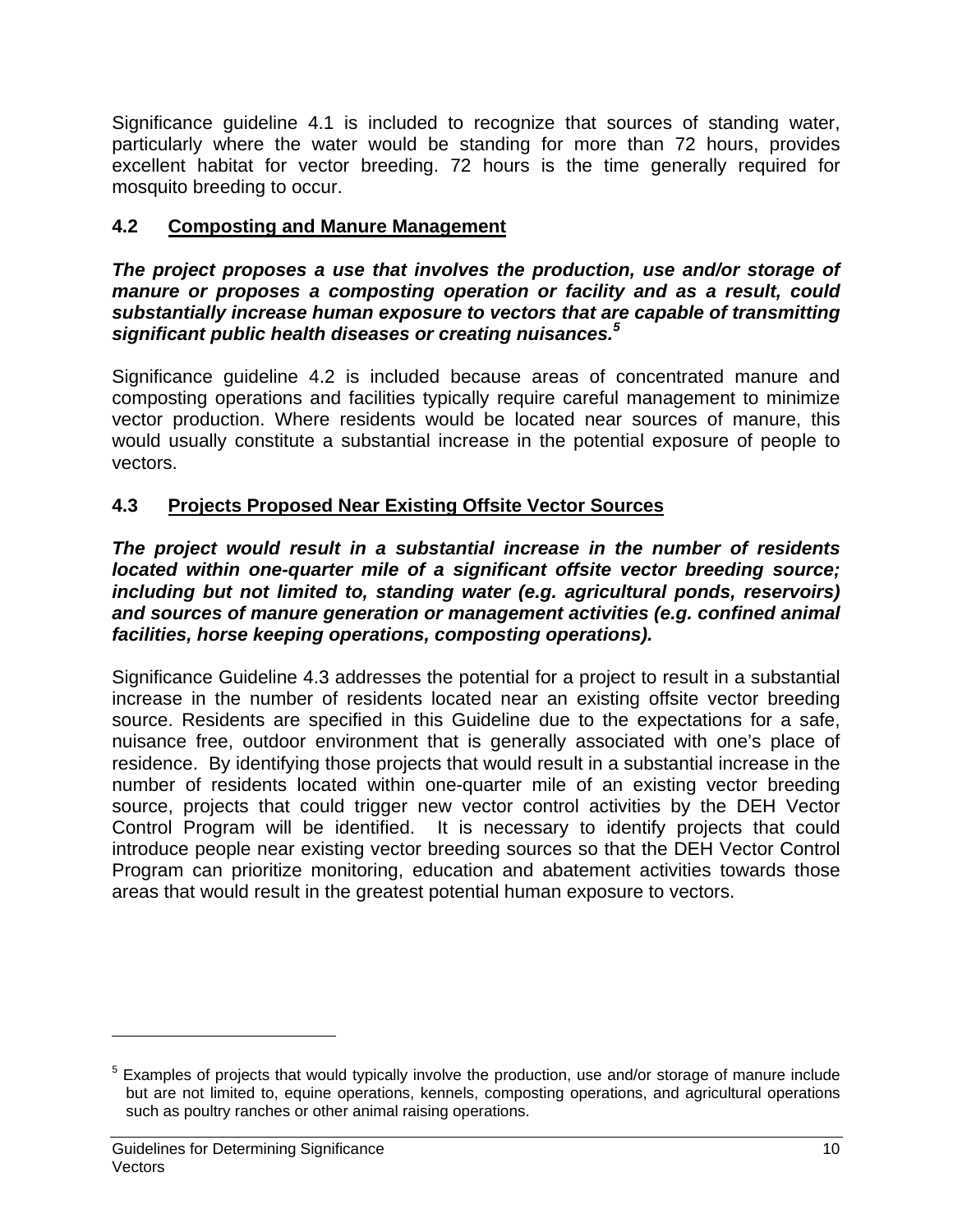## **5.0 STANDARD MITIGATION AND PROJECT DESIGN CONSIDERATIONS**

Discussed below are a variety of standard mitigation and project design considerations that may be available to either fully or partially mitigate a project's potential impacts related to vectors. The adequacy of incorporating one or more of the measures listed below to reduce the significance of a project's potential vector impact will be evaluated on a case-by-case basis.

### **5.1 Standing Water**

Minimizing mosquito production potential requires that standing water not be available for sufficient time to permit emergence of adult mosquitoes. For stormwater BMPs, this can be achieved in one of three ways: 1) discharge of all captured water within 72 hours, 2) deny mosquitoes access to standing water, or 3) make the habitat less suitable for mosquito breeding. Design considerations and ongoing maintenance requirements to minimize vectors depends on the type of stormwater BMP or other wet basin that is being proposed. Detailed below are summaries of applicable design recommendations for various types of stormwater BMPs and other sources of standing water such as ponds and constructed wetlands that is adapted from the document, "Managing Mosquitoes in Stormwater Treatment Devices" prepared by the University of California, Agriculture and Natural Resources, UC Mosquito Research Program. Management of standing water to eliminate the potential for vector breeding sources associated with stormwater treatment facilities must be addressed in the project's SWMP.

#### **Design Measures to promote rapid discharge of captured water in BMPs**

The most effective strategy to exclude vectors from stormwater management facilities is to design the system to ensure that water is discharged within 72 hours, thereby eliminating the potential vector breeding source. Design considerations for promoting rapid discharge of captured water in stormwater BMPs include:

- Select or design an alternative (or modified) stormwater device that provides adequate constituent removal and complete drainage within 72 hours. Examples include extended detention (dry detention) basins, vegetated swales, infiltration devices, and media filters. Special attention to groundwater depth is essential to determining water residence times.
- Incorporate features that prevent or reduce the possibility of clogged discharge orifices (e.g., debris screens). The use of weep holes is not recommended due to rapid clogging.
- Use the hydraulic grade line of the site to select a treatment BMP that allows water to flow by gravity through the structure. Pumps are not recommended because they are subject to failure and often require sumps that hold water.
- Design distribution piping and containment basins with adequate slopes to drain fully and prevent standing water. The design slope should take into consideration buildup of sediment between maintenance periods. Compaction during grading may also be needed to avoid slumping and settling.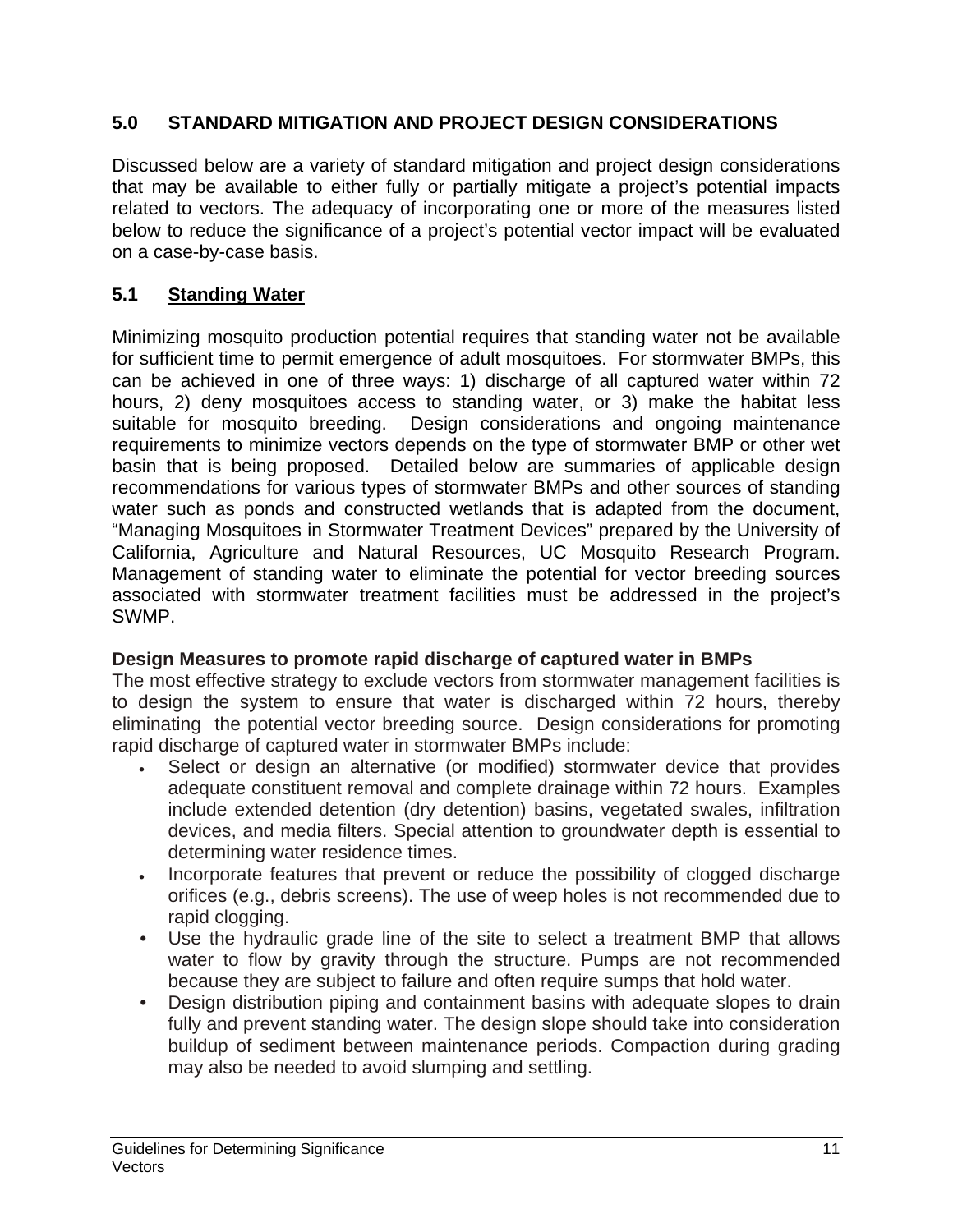- Avoid the use of loose riprap or concrete depressions that may hold standing water.
- Avoid barriers, diversions, or flow spreaders that may retain standing water.

#### **Design measures to exclude vectors from enclosed sources of standing water in structural BMPs**

Denying access to mosquitoes is necessary for stormwater treatment systems with sumps, vaults, or basins that incorporate features that hold permanent or semipermanent standing water. Sumps, vaults, and basins may be located both above and below ground, but they are particularly common features of below ground proprietary and non-proprietary treatment devices that tie into existing storm sewers. Examples include above and below ground media filters, oil water separators, vortex separators, and vault-type devices. The following are design recommendations that apply to stormwater treatment systems that would hold permanent or semi-permanent standing water:

- Completely seal structures that retain water permanently or longer than 72 hours to prevent entry of adult mosquitoes. Adult female mosquitoes may penetrate openings as small as 1⁄16 inch (2 mm) to gain access to water for egg laying. Screening can exclude mosquitoes, but it is subject to damage and is not a method of choice.
- If using covers, they should be tight fitting with maximum allowable gaps or holes of less than 1⁄16 inch (2 mm) to exclude entry of adult mosquitoes. The use of gaskets can provide a much more effective barrier when used properly.
- If the sump, vault, or basin is sealed against mosquitoes, with the exception of the inlet and outlet, submerge the inlet and outlet completely to reduce the available surface area of water for mosquito egg-laying (female mosquitoes can fly through pipes). Alternatively, creative use of flapper or pinch valves, collapsible tubes (Mulligan and Schaefer 1982), and "brush curtains" might be effective for mosquito exclusion in certain designs.
- Design structures with the appropriate pumping, piping, valves, or other necessary equipment to allow for easy dewatering of the unit if necessary
- Provide safe access. Devices with deep sumps or vaults and covered devices with heavy lids or grates are design examples that can prevent safe routine maintenance for vector control. All stormwater treatment devices should be easily and safely accessible without the need for special requirements (e.g., OSHA requirements for "confined space"). This allows vector control personnel to effectively monitor and, if necessary, abate vectors. If utilizing covers, the design should include spring-loaded or lightweight access hatches that can be opened easily for inspection.

#### **Design measures to manage vectors in ponds, constructed wetlands, and unenclosed BMPs that would retain water**

For wet ponds, constructed wetlands, wet basins, and other stormwater BMPs where rapid discharge or vector exclusion is not an option, the primary tool for vector management is to make the habitat less suitable for mosquito breeding through vegetation management, physical practices, and chemical control as appropriate. While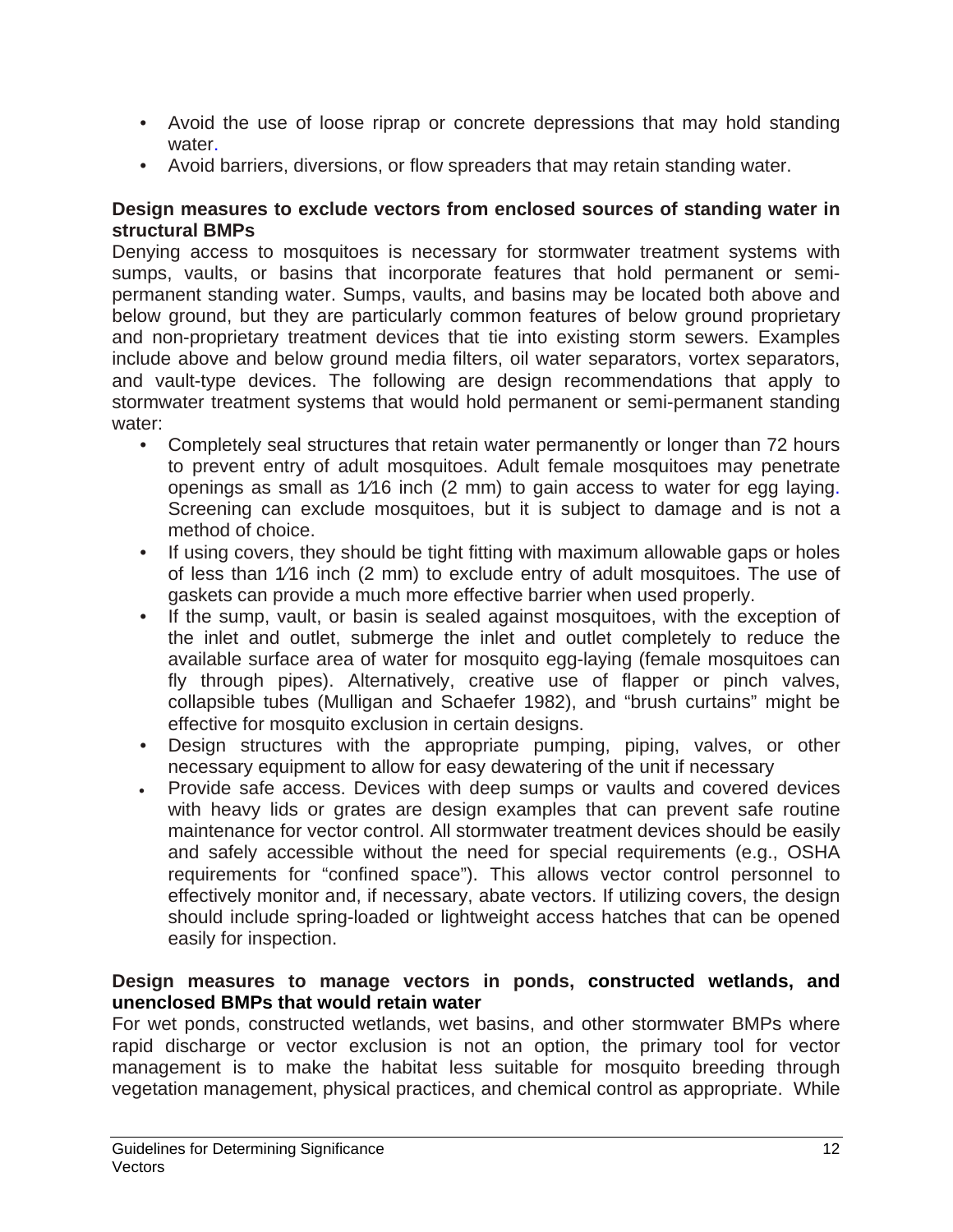some vegetation may be necessary to achieve water quality goals, excess vegetation can provide unnecessary breeding sources for mosquitoes. Ongoing monitoring and maintenance is an essential component in the implementation of a vegetation management strategy.

- Support mosquito predators and biological control, where feasible. Note that mosquitofish are not allowed in any jurisdictional wetlands or in BMPs that flow to jurisdictional wetlands.
	- stormwater ponds and constructed wetlands should maintain water quality sufficient to support surface-feeding fish which feed on immature mosquitoes and can aid significantly in mosquito control.
	- large predatory fish (e.g., perch and bass) can negatively impact or eradicate mosquitofish populations. In this case, careful vegetation management remains the only non-chemical mosquito control measure.
- Vegetation Management removal of emergent vegetation is necessary as it provides mosquito larvae refuge from predators, protection from surface disturbances, and increased nutrient availability. Also, vegetation overgrowth can interfere with monitoring and control efforts. The following are suggested design measures and management techniques to manage vegetation ponds, constructed wetlands, and unenclosed BMPs for mosquito control:
	- Perform routine maintenance to reduce emergent plant densities to facilitate the ability of mosquito predators (i.e., fish) to move throughout vegetated areas.
	- Remove wet basin emergent vegetation semi-annually (early Spring and Fall) or as recommended by San Diego County Vector Control Program.
	- No more than 50% of the surface area of any standing water should have emergent vegetation, e.g. cattails, sedges, etc.
	- Eliminate floating vegetation conducive to mosquito production (i.e., water hyacinth [*Eichhornia* spp.], duckweed [*Lemna* and *Spirodela* spp.], and filamentous algal mats).
	- Control emergent vegetation by pulling, either mechanically or by hand; or frequent clear cutting. Pulling the vegetation, is recommended rather than cutting, as it tends to grow back more quickly and at greater density after cutting.
	- An alternative to semi-annual clean-outs is to remove swaths or patches of vegetation every three months such that no patch grows so dense as to exclude mosquito-eating fish. No stand of cattails should be any larger than twenty feet wide by 10 feet deep (200 square feet). All cattail stands need to be separated by 10 feet of non-vegetative water.
	- Note: any proposed vegetation removal in ponds, constructed wetlands, and stormwater management facilities must not conflict with existing regulation for wetland protections, site specific requirements for habitat protection, or other requirement related to biological resource protection. Potential impacts associated with ongoing maintenance for vector control must be evaluated as part of the whole of the project under CEQA.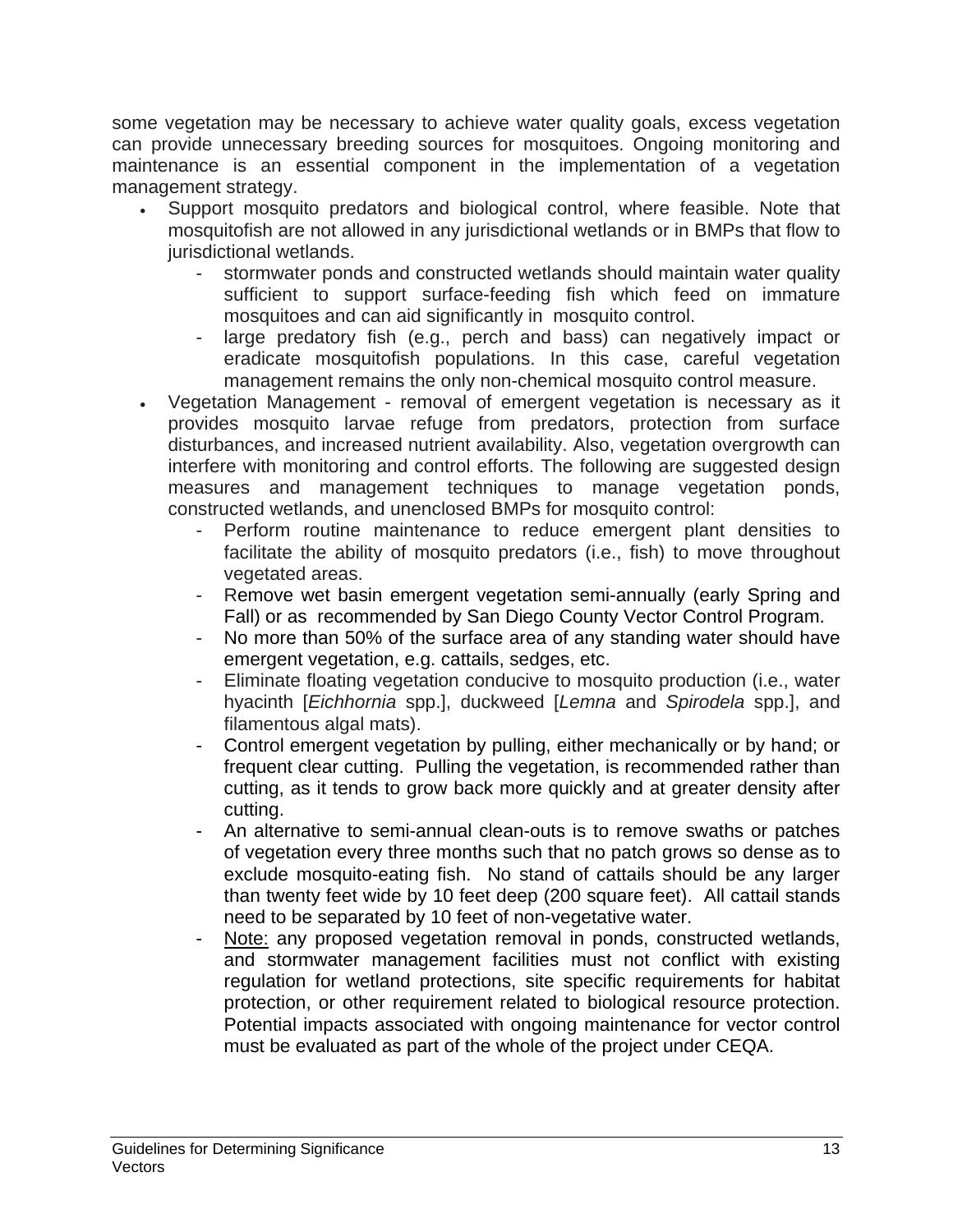- Wet basins should be constructed with 2:1 slope and maintain a minimum four foot depth to contain vegetation within the prescribed zone. Incorporate periodic silt removal into the maintenance plan to maintain adequate water depth.
- Wet basin construction should be designed to exclude the entry of unauthorized persons. Where appropriate, barriers such as, fences or walls may be included. Open bodies of water often attract the attention of people who in turn, release game fish, which predate upon mosquito fish.
- Provide safe and adequate perimeter access for ongoing maintenance activities. Access around the perimeter of wet basins is needed to provide access for vector management activities. Mosquito larvicides are applied with handheld equipment at small sites and with backpack or truck-mounted high-pressure sprayers at large sites. The effective swath width of most backpack or truckmounted larvicide sprayers is approximately 20 feet (6 m) on a windless day. Because of these equipment limitations, all-weather road access (with provisions for turning a full size work vehicle) should be provided along at least one side of large aboveground structures that are less than 25 feet (7.5 m) wide. Structures that have shoreline- to-shoreline distances in excess of 25 feet should have a perimeter road for access to all sides.
- Where a basin is constructed with steep sides, provide a safety shelf or sloping ramp as a safety measure to ensure vector maintenance personnel or other persons can get out if they accidentally fall in.

## **5.2 Composting and Manure Management**

The standard mitigation for projects that propose a use that would include composting or manure management is the requirement that management activities outlined in a Vector Management Plan be carried out in association with proposed project activities or uses. The Vector Management Plan would identify details of the proposed operations and the ongoing management activities that would ensure vector breeding is minimized. Vector Management Plans are intended to provide management tools to prevent vectorbreeding sources. Where the project is a conditional use subject to permit conditions (i.e. MUP, ZAP), ongoing compliance with the Vector Management Plan shall become a condition of the project. Where the project is a planned development or will establish an Homeowners Association (HOA), the respective mechanisms for applying project conditions shall be used to ensure that the Vector Management Plan is carried out. In all cases where a Vector Management Plan is required, the DEH Vector Control Program would be provided with a copy of the plan for review and concurrence to ensure that appropriate management practices are identified.

## **5.3 Projects Proposed Near Existing Offsite Vector Sources**

In most cases, the normal maintenance activities of property by property owners, including management of potential vector breeding sources, would adequately mitigate the potential for offsite vector sources to create adverse effects for proposed projects located nearby. For privately owned vector sources, the owners of the potential vector source would typically meet their legal obligation to prevent the source from becoming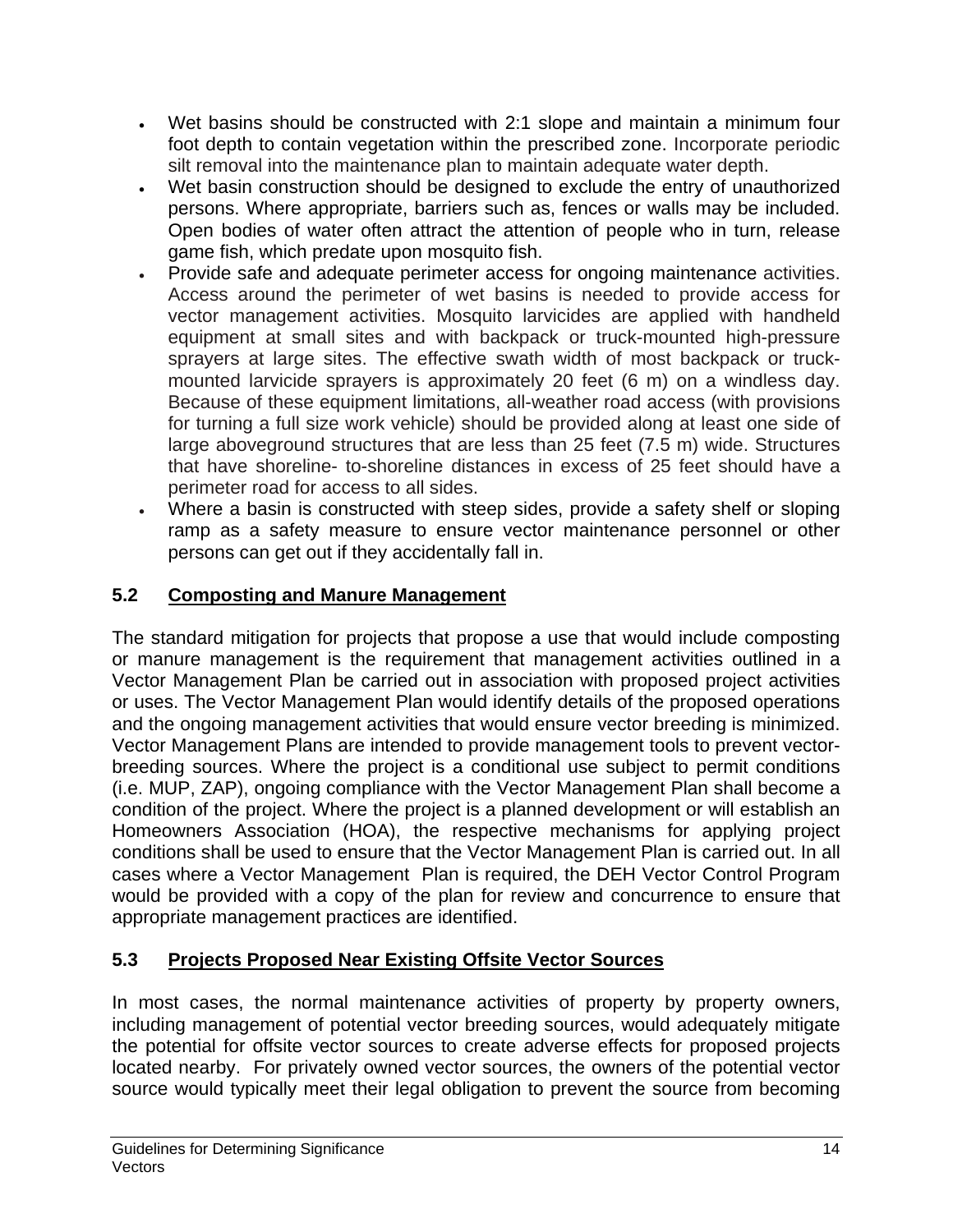vector breeding habitat. Similarly, for publicly owned vector sources, the public entity that owns the source or the DEH VCP would meet the legal obligation to prevent the source from becoming vector breeding habitat. Therefore, the legal responsibilities of property owners to ensure nuisances from vectors are not produced in combination with the enforcement and vector control activities of the DEH VCP would typically adequately mitigate the potential adverse impact of placing new residents near a potential vector breeding source.

However, there may be cases where additional project mitigation would be required for impacts related to vectors. For example, if the DEH VCP has identified the site as a known vector breeding source that cannot be effectively abated and feasible mitigation has been identified that the project could provide to allow the site to be effectively abated, then the project may be required to provide additional project level mitigation. Such mitigation may include providing vegetation clearing and vehicular access to the vector breeding source to allow abatement to occur, wetland modification, or other measures.

For all projects that would result in a substantial increase in the number of residents located within one-quarter mile from a significant offsite vector breeding source, a condition would be placed on the project to require notification to the DEH VCP, prior to Final Map Recordation. Notification to the DEH VCP allows the DEH VCP to prioritize monitoring of potential vector sources to the areas where the greatest potential for human exposure to vectors exists.